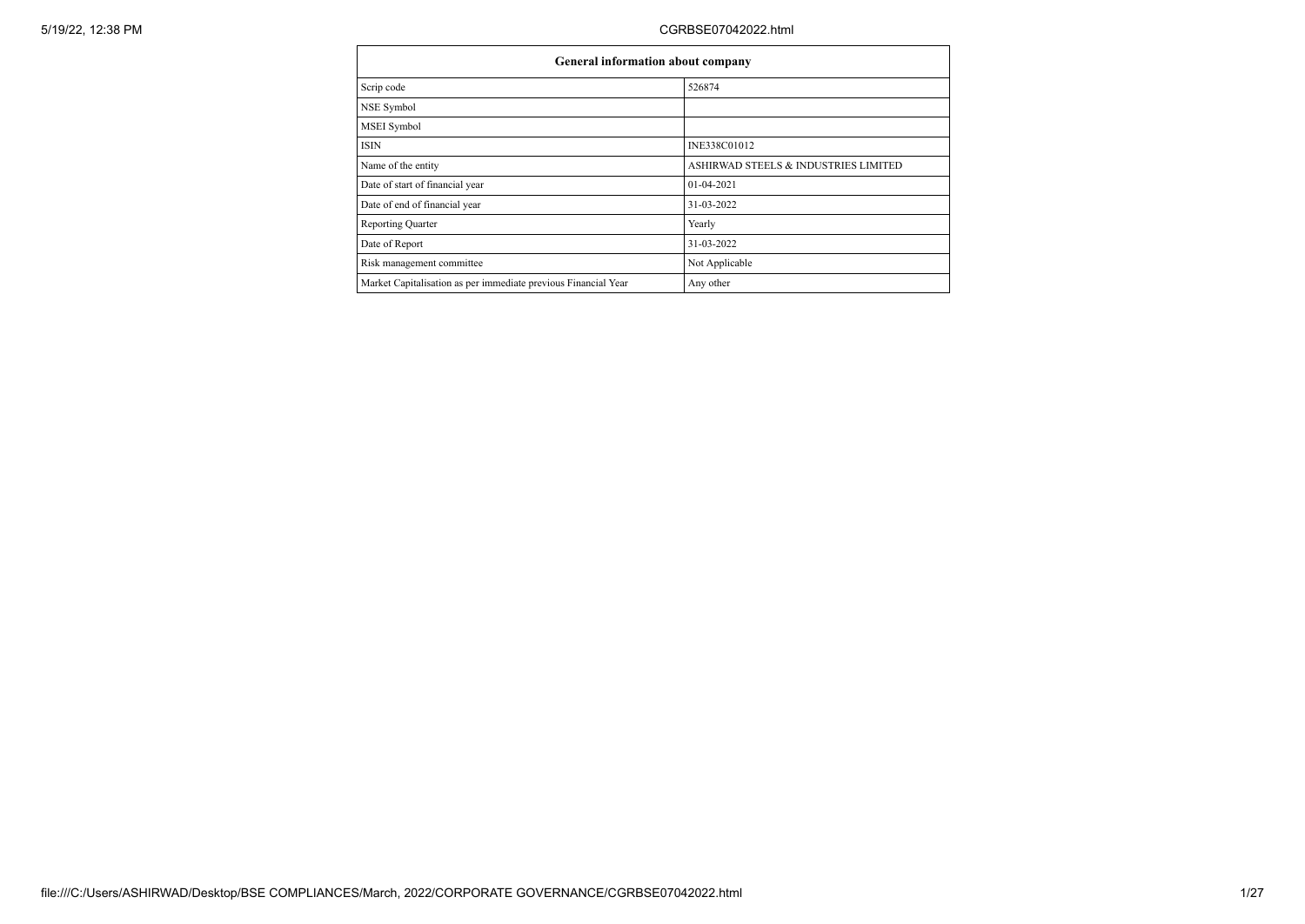|                | <b>Annexure I</b>                                                                                                                                                                                                                                                                                                                                                                                                                                              |                                                 |            |          |                                                       |                                                                                                                                                |                                                                                                                                                                      |                                                                                                                                                                          |                                                                                                                                                                                                            |                                      |                                             |                                                |  |    |  |  |              |              |  |  |
|----------------|----------------------------------------------------------------------------------------------------------------------------------------------------------------------------------------------------------------------------------------------------------------------------------------------------------------------------------------------------------------------------------------------------------------------------------------------------------------|-------------------------------------------------|------------|----------|-------------------------------------------------------|------------------------------------------------------------------------------------------------------------------------------------------------|----------------------------------------------------------------------------------------------------------------------------------------------------------------------|--------------------------------------------------------------------------------------------------------------------------------------------------------------------------|------------------------------------------------------------------------------------------------------------------------------------------------------------------------------------------------------------|--------------------------------------|---------------------------------------------|------------------------------------------------|--|----|--|--|--------------|--------------|--|--|
|                |                                                                                                                                                                                                                                                                                                                                                                                                                                                                |                                                 |            |          |                                                       |                                                                                                                                                |                                                                                                                                                                      |                                                                                                                                                                          | Annexure I to be submitted by listed entity on quarterly basis                                                                                                                                             |                                      |                                             |                                                |  |    |  |  |              |              |  |  |
|                | <b>I. Composition of Board of Directors</b>                                                                                                                                                                                                                                                                                                                                                                                                                    |                                                 |            |          |                                                       |                                                                                                                                                |                                                                                                                                                                      |                                                                                                                                                                          |                                                                                                                                                                                                            |                                      |                                             |                                                |  |    |  |  |              |              |  |  |
|                | Disclosure of notes on composition of board of directors explanatory                                                                                                                                                                                                                                                                                                                                                                                           |                                                 |            |          |                                                       |                                                                                                                                                |                                                                                                                                                                      |                                                                                                                                                                          |                                                                                                                                                                                                            |                                      |                                             |                                                |  |    |  |  |              |              |  |  |
|                | Whether the listed entity has a Regular Chairperson   Yes                                                                                                                                                                                                                                                                                                                                                                                                      |                                                 |            |          |                                                       |                                                                                                                                                |                                                                                                                                                                      |                                                                                                                                                                          |                                                                                                                                                                                                            |                                      |                                             |                                                |  |    |  |  |              |              |  |  |
|                |                                                                                                                                                                                                                                                                                                                                                                                                                                                                |                                                 |            |          |                                                       |                                                                                                                                                |                                                                                                                                                                      |                                                                                                                                                                          |                                                                                                                                                                                                            |                                      |                                             | Whether Chairperson is related to MD or CEO No |  |    |  |  |              |              |  |  |
| Sr             | Whether<br>special<br>Title<br>resolution<br>Date of<br>Date<br><b>Initial Date</b><br>Category<br>Category 2<br>Date of Re-<br>Date of<br>(M <sub>i</sub> )<br>Name of the<br>Category 1<br>passed?<br>passing<br>PAN<br><b>DIN</b><br>3 of<br>of<br>of<br>of directors<br>cessation<br>Director<br>of directors<br>[Refer Reg.<br>special<br>appointment<br>Birth<br>directors<br>appointment<br>$17(1A)$ of<br>resolution<br>Ms)<br>Listing<br>Regulations] |                                                 |            |          | Tenure<br>of<br>director<br>(in<br>months)            | No of<br>Directorship<br>in listed<br>entities<br>including<br>this listed<br>entity (Refer<br>Regulation<br>17A of<br>Listing<br>Regulations) | No of<br>Independent<br>Directorship<br>in listed<br>entities<br>including<br>this listed<br>entity<br>(Refer<br>Regulation<br>$17A(1)$ of<br>Listing<br>Regulations | Number of<br>memberships<br>in Audit/<br>Stakeholder<br>Committee(s)<br>including this<br>listed entity<br>(Refer<br>Regulation<br>$26(1)$ of<br>Listing<br>Regulations) | No of post<br>of<br>Chairperson<br>in Audit/<br>Stakeholder<br>Committee<br>held in listed<br>entities<br>including<br>this listed<br>entity (Refer<br>Regulation<br>$26(1)$ of<br>Listing<br>Regulations) | Notes for<br>not<br>providing<br>PAN | Notes for<br>not<br>providing<br><b>DIN</b> |                                                |  |    |  |  |              |              |  |  |
|                | Mr                                                                                                                                                                                                                                                                                                                                                                                                                                                             | <b>BANINDER</b><br><b>SINGH</b><br><b>SAHNI</b> | BJYPS4732H | 08748313 | Non-<br>Executive -<br>Independent<br>Director        | Chairperson                                                                                                                                    | Employee<br>Director                                                                                                                                                 | $09 -$<br>$04 -$<br>1985                                                                                                                                                 | NA                                                                                                                                                                                                         |                                      | 19-06-2020                                  | 19-06-2020                                     |  | 60 |  |  | 1            |              |  |  |
| $\overline{2}$ | $\rm{Mr}$                                                                                                                                                                                                                                                                                                                                                                                                                                                      | <b>DALBIR</b><br><b>CHHIBBAR</b>                | ACKPC0119Q | 00550703 | Executive<br>Director                                 | Not<br>Applicable                                                                                                                              | $\rm MD$                                                                                                                                                             | $10-$<br>$12 -$<br>1958                                                                                                                                                  | NA                                                                                                                                                                                                         |                                      | 15-10-1990                                  | 18-01-2019                                     |  |    |  |  | $\mathbf{1}$ | $\mathbf{0}$ |  |  |
| $\overline{3}$ | Mrs                                                                                                                                                                                                                                                                                                                                                                                                                                                            | <b>SUSHMA</b><br><b>CHHIBBAR</b>                | AEVPC5203L | 00550898 | Non-<br>Executive -<br>Non<br>Independent<br>Director | Not<br>Applicable                                                                                                                              |                                                                                                                                                                      | $08 -$<br>$12 -$<br>1962                                                                                                                                                 | NA                                                                                                                                                                                                         |                                      | 06-05-2006                                  | 17-09-2019                                     |  |    |  |  | $\mathbf{1}$ | $\mathbf{0}$ |  |  |
| 4              | Mr                                                                                                                                                                                                                                                                                                                                                                                                                                                             | <b>PURAN</b><br>MAL<br><b>AGARWAL</b>           | ACXPA6338C | 00587723 | Non-<br>Executive -<br>Non<br>Independent<br>Director | Not<br>Applicable                                                                                                                              |                                                                                                                                                                      | $10-$<br>$11 -$<br>1949                                                                                                                                                  | <b>NA</b>                                                                                                                                                                                                  |                                      | 26-12-1992 27-07-2020                       |                                                |  |    |  |  | $\mathbf{1}$ | $\theta$     |  |  |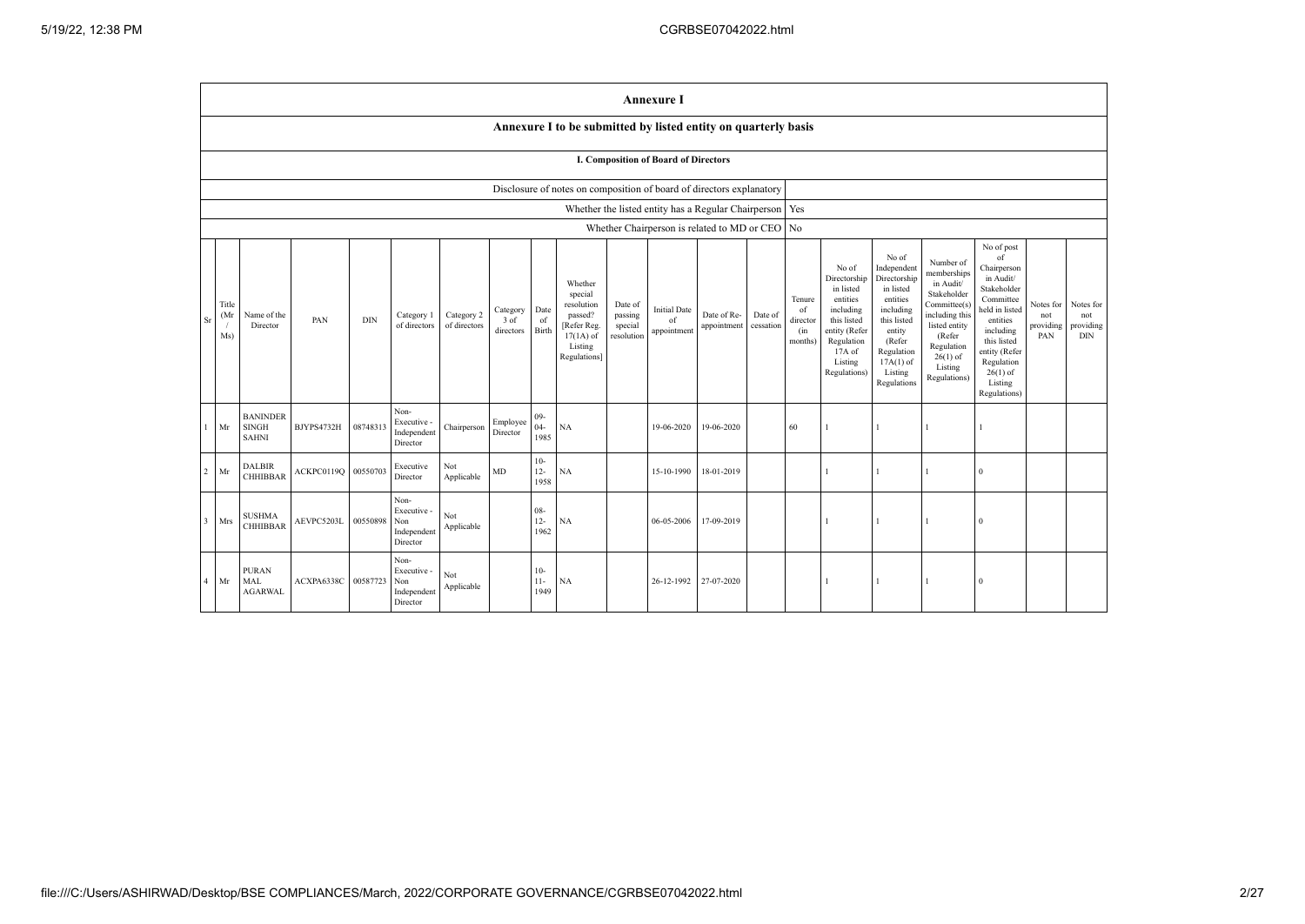|                | I. Composition of Board of Directors                                 |                                   |                     |            |                                                       |                               |                                 |                                |                                                                                                      |                                             |                                          |                            |                      |                                                       |                                                                                                                                                |                                                                                                                                                                      |                                                                                                                                                                          |                                                                                                                                                                                                            |                                      |                                               |
|----------------|----------------------------------------------------------------------|-----------------------------------|---------------------|------------|-------------------------------------------------------|-------------------------------|---------------------------------|--------------------------------|------------------------------------------------------------------------------------------------------|---------------------------------------------|------------------------------------------|----------------------------|----------------------|-------------------------------------------------------|------------------------------------------------------------------------------------------------------------------------------------------------|----------------------------------------------------------------------------------------------------------------------------------------------------------------------|--------------------------------------------------------------------------------------------------------------------------------------------------------------------------|------------------------------------------------------------------------------------------------------------------------------------------------------------------------------------------------------------|--------------------------------------|-----------------------------------------------|
|                | Disclosure of notes on composition of board of directors explanatory |                                   |                     |            |                                                       |                               |                                 |                                |                                                                                                      |                                             |                                          |                            |                      |                                                       |                                                                                                                                                |                                                                                                                                                                      |                                                                                                                                                                          |                                                                                                                                                                                                            |                                      |                                               |
|                |                                                                      |                                   |                     |            |                                                       |                               |                                 |                                | Whether the listed entity has a Regular Chairperson                                                  |                                             |                                          |                            |                      |                                                       |                                                                                                                                                |                                                                                                                                                                      |                                                                                                                                                                          |                                                                                                                                                                                                            |                                      |                                               |
| S <sub>I</sub> | Title<br>(Mr<br>Ms)                                                  | Name of the<br>Director           | PAN                 | <b>DIN</b> | Category 1<br>of directors                            | Category 2<br>of<br>directors | Category<br>$3$ of<br>directors | Date<br><sup>of</sup><br>Birth | Whether<br>special<br>resolution<br>passed?<br>[Refer Reg.<br>$17(1A)$ of<br>Listing<br>Regulations] | Date of<br>passing<br>special<br>resolution | <b>Initial Date</b><br>of<br>appointment | Date of Re-<br>appointment | Date of<br>cessation | Tenure<br><sup>of</sup><br>director<br>(in<br>months) | No of<br>Directorship<br>in listed<br>entities<br>including<br>this listed<br>entity (Refer<br>Regulation<br>17A of<br>Listing<br>Regulations) | No of<br>Independent<br>Directorship<br>in listed<br>entities<br>including<br>this listed<br>entity<br>(Refer<br>Regulation<br>$17A(1)$ of<br>Listing<br>Regulations | Number of<br>memberships<br>in Audit/<br>Stakeholder<br>Committee(s)<br>including this<br>listed entity<br>(Refer<br>Regulation<br>$26(1)$ of<br>Listing<br>Regulations) | No of post<br>of<br>Chairperson<br>in Audit/<br>Stakeholder<br>Committee<br>held in listed<br>entities<br>including<br>this listed<br>entity (Refer<br>Regulation<br>$26(1)$ of<br>Listing<br>Regulations) | Notes for<br>not<br>providing<br>PAN | Notes for<br>not<br>providing  <br><b>DIN</b> |
| ٠5             | Mr                                                                   | <b>VISHESH</b><br><b>CHHIBBAR</b> | AJQPC3709D          | 03553892   | Non-<br>Executive -<br>Non<br>Independent<br>Director | Not<br>Applicable             |                                 | $31 -$<br>$03 -$<br>1990       | NA                                                                                                   |                                             | 21-03-2016                               | 27-07-2020                 |                      |                                                       |                                                                                                                                                |                                                                                                                                                                      |                                                                                                                                                                          | $\Omega$                                                                                                                                                                                                   |                                      |                                               |
| 6              | Mr                                                                   | <b>NEERAJ</b><br><b>CHHABRA</b>   | ACNPC9864H 07256565 |            | Non-<br>Executive -<br>Independent<br>Director        | Not<br>Applicable             |                                 | $01 -$<br>$09-$<br>1977        | NA                                                                                                   |                                             | 18-01-2019                               | 18-01-2019                 |                      | 60                                                    |                                                                                                                                                |                                                                                                                                                                      |                                                                                                                                                                          |                                                                                                                                                                                                            |                                      |                                               |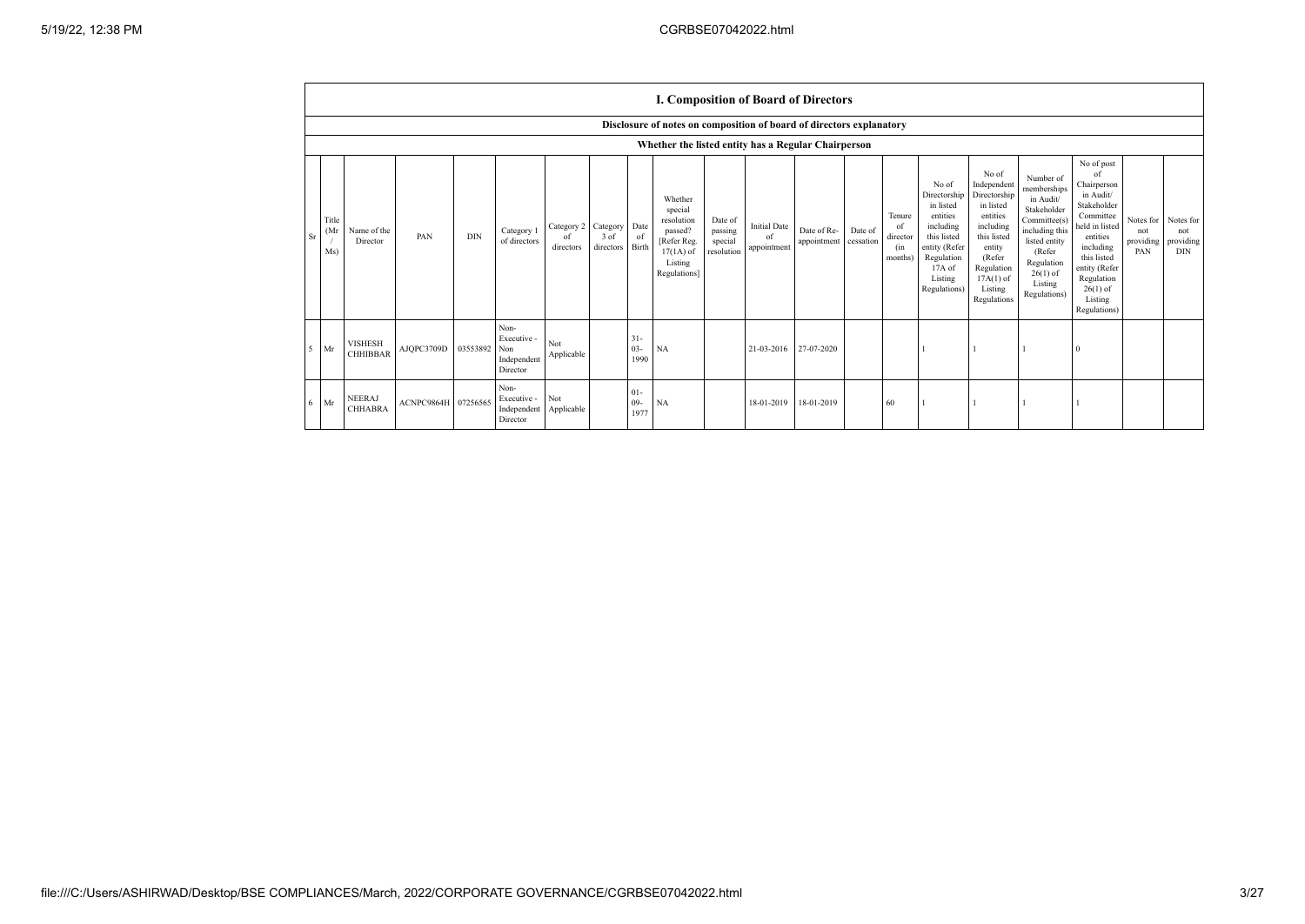|                | <b>Audit Committee Details</b> |                                       |                                                             |                            |                        |                      |                |  |  |  |
|----------------|--------------------------------|---------------------------------------|-------------------------------------------------------------|----------------------------|------------------------|----------------------|----------------|--|--|--|
|                |                                |                                       | Whether the Audit Committee has a Regular Chairperson   Yes |                            |                        |                      |                |  |  |  |
| Sr             | <b>DIN</b><br>Number           | Name of Committee<br>members          | Category 1 of directors                                     | Category 2 of<br>directors | Date of<br>Appointment | Date of<br>Cessation | <b>Remarks</b> |  |  |  |
|                |                                | 07256565 NEERAJ CHHABRA               | Non-Executive - Independent<br>Director                     | Chairperson                | 19-06-2020             |                      |                |  |  |  |
| $\overline{2}$ | 00587723                       | PURAN MAL<br><b>AGARWAL</b>           | Non-Executive - Non<br>Independent Director                 | Member                     | 19-06-2020             |                      |                |  |  |  |
| 3              | 08748313                       | <b>BANINDER SINGH</b><br><b>SAHNI</b> | Non-Executive - Independent<br>Director                     | Member                     | 19-06-2020             |                      |                |  |  |  |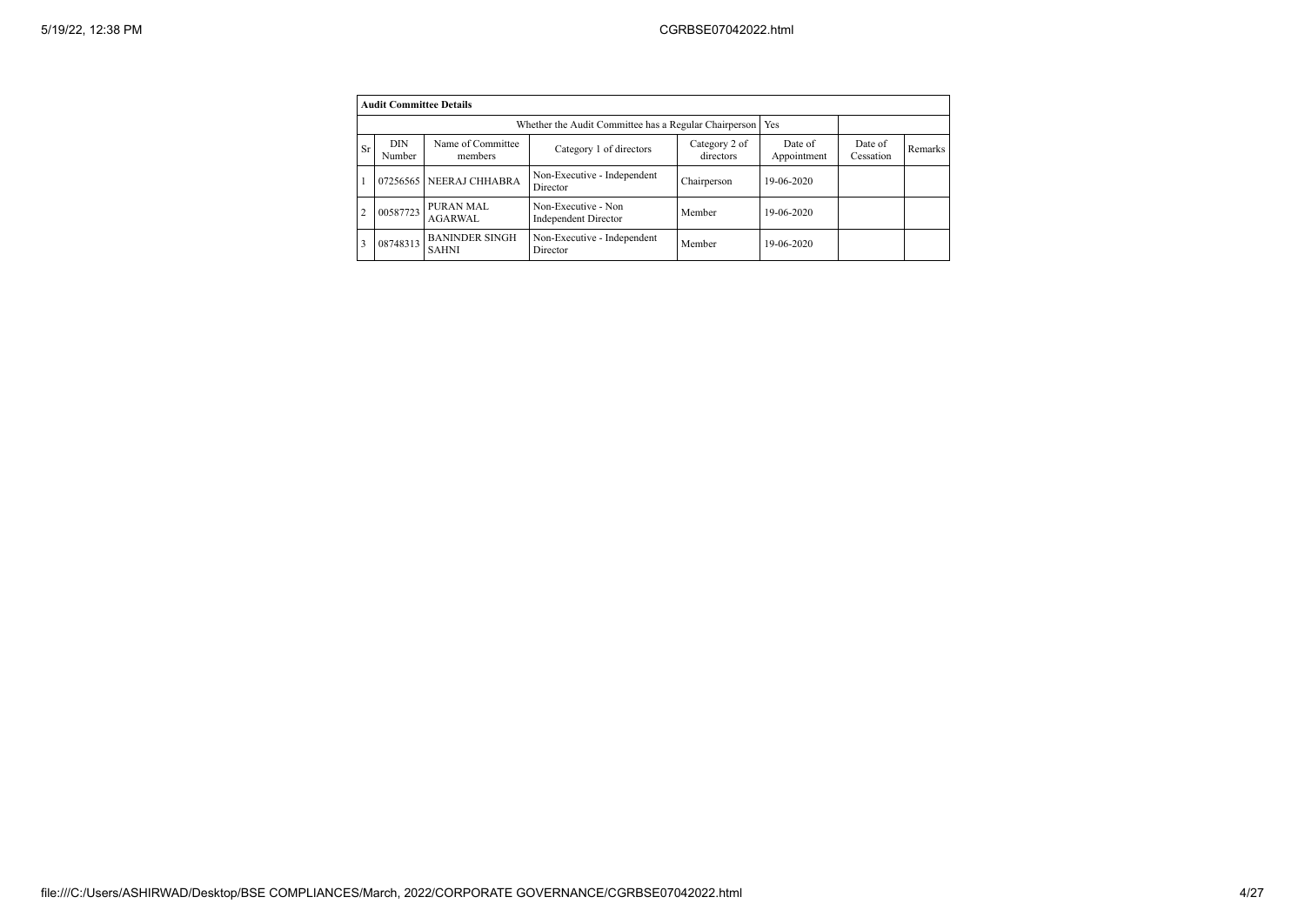|                | Nomination and remuneration committee                                                                         |                                       |                                                    |             |                        |                      |         |  |  |  |
|----------------|---------------------------------------------------------------------------------------------------------------|---------------------------------------|----------------------------------------------------|-------------|------------------------|----------------------|---------|--|--|--|
|                | Whether the Nomination and remuneration committee has a Regular Chairperson                                   | Yes                                   |                                                    |             |                        |                      |         |  |  |  |
| Sr             | Name of Committee<br><b>DIN</b><br>Category 2 of<br>Category 1 of directors<br>directors<br>Number<br>members |                                       |                                                    |             | Date of<br>Appointment | Date of<br>Cessation | Remarks |  |  |  |
|                |                                                                                                               | 07256565 NEERAJ CHHABRA               | Non-Executive - Independent<br>Director            | Chairperson | 19-06-2020             |                      |         |  |  |  |
| $\overline{2}$ | 03553892                                                                                                      | <b>VISHESH</b><br><b>CHHIBBAR</b>     | Non-Executive - Non<br><b>Independent Director</b> | Member      | 19-06-2020             |                      |         |  |  |  |
| 3              | 08748313                                                                                                      | <b>BANINDER SINGH</b><br><b>SAHNI</b> | Non-Executive - Independent<br>Director            | Member      | 19-06-2020             |                      |         |  |  |  |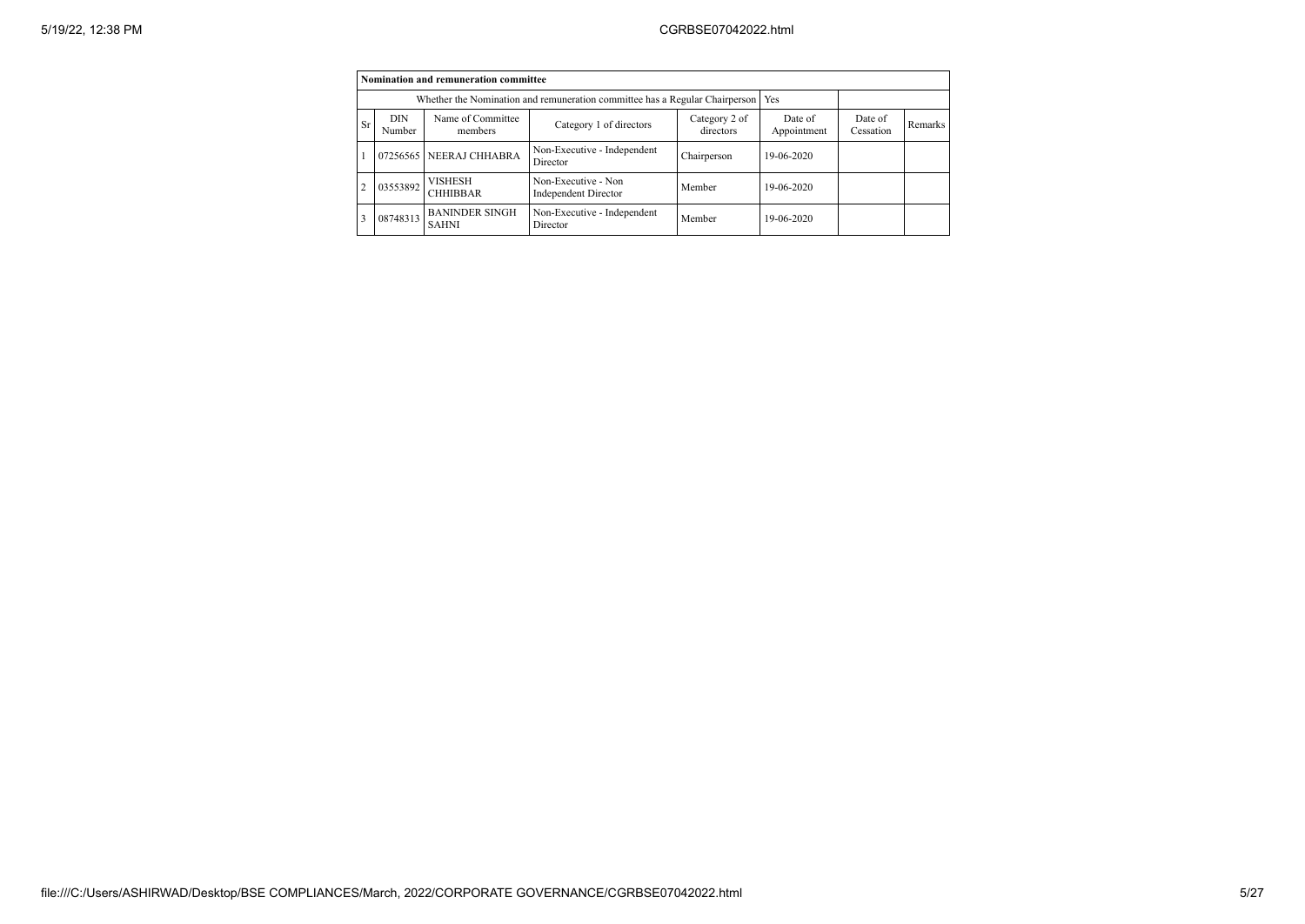|    |                      | <b>Stakeholders Relationship Committee</b>                                |                                                    |                            |                        |                      |         |
|----|----------------------|---------------------------------------------------------------------------|----------------------------------------------------|----------------------------|------------------------|----------------------|---------|
|    |                      | Whether the Stakeholders Relationship Committee has a Regular Chairperson |                                                    | Yes                        |                        |                      |         |
| Sr | <b>DIN</b><br>Number | Name of Committee<br>members                                              | Category 1 of directors                            | Category 2 of<br>directors | Date of<br>Appointment | Date of<br>Cessation | Remarks |
|    | 00587723             | PURAN MAL<br><b>AGARWAL</b>                                               | Non-Executive - Non<br>Independent Director        | Member                     | 19-06-2020             |                      |         |
|    | 03553892             | <b>VISHESH</b><br><b>CHHIBBAR</b>                                         | Non-Executive - Non<br><b>Independent Director</b> | Member                     | 19-06-2020             |                      |         |
|    | 08748313             | <b>BANINDER SINGH</b><br><b>SAHNI</b>                                     | Non-Executive - Independent<br>Director            | Chairperson                | 19-06-2020             |                      |         |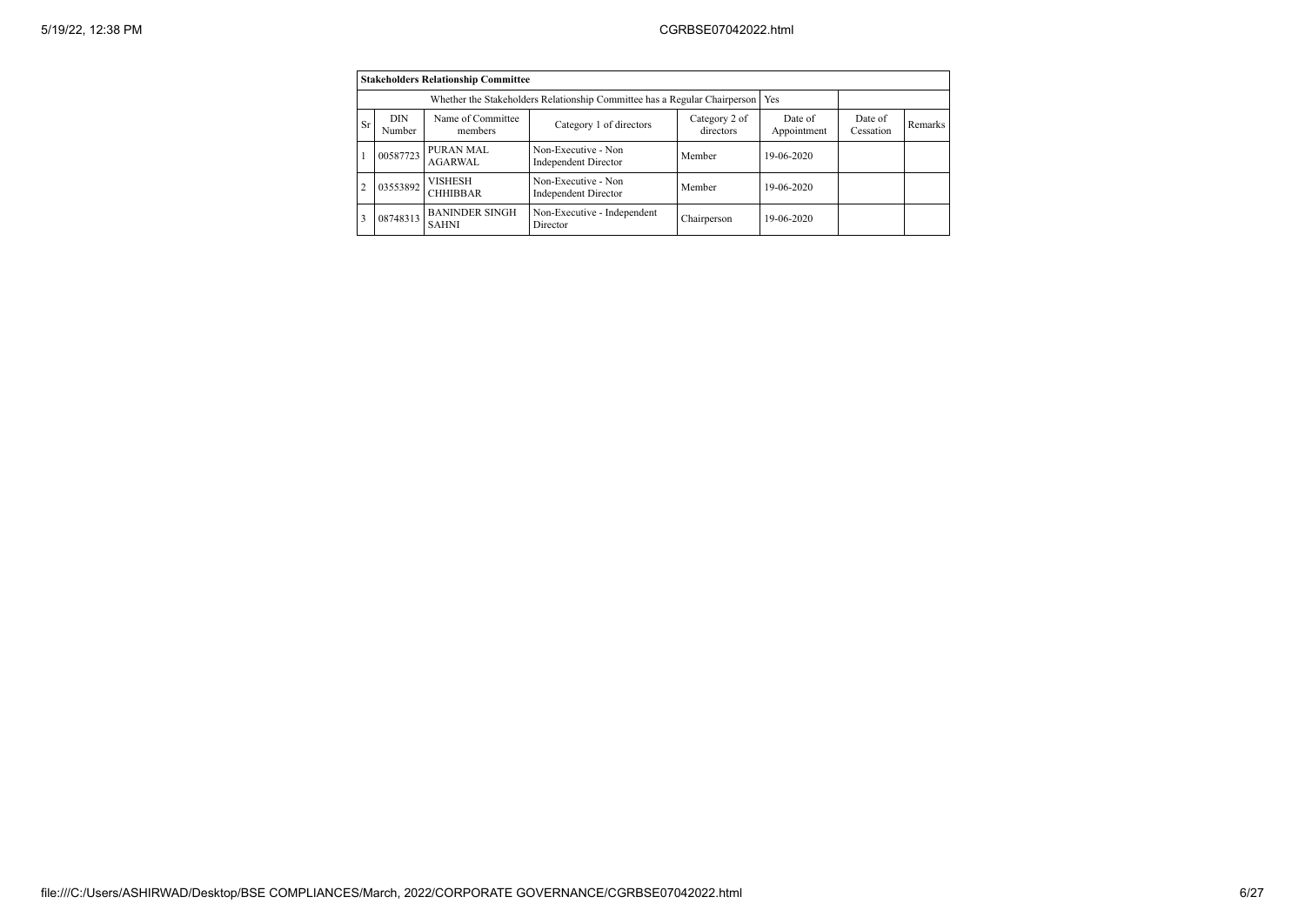|           | <b>Risk Management Committee</b> |                                                                 |                            |                            |                        |                      |                |  |  |
|-----------|----------------------------------|-----------------------------------------------------------------|----------------------------|----------------------------|------------------------|----------------------|----------------|--|--|
|           |                                  | Whether the Risk Management Committee has a Regular Chairperson |                            |                            |                        |                      |                |  |  |
| <b>Sr</b> | DIN<br>Number                    | Name of Committee<br>members                                    | Category 1 of<br>directors | Category 2 of<br>directors | Date of<br>Appointment | Date of<br>Cessation | <b>Remarks</b> |  |  |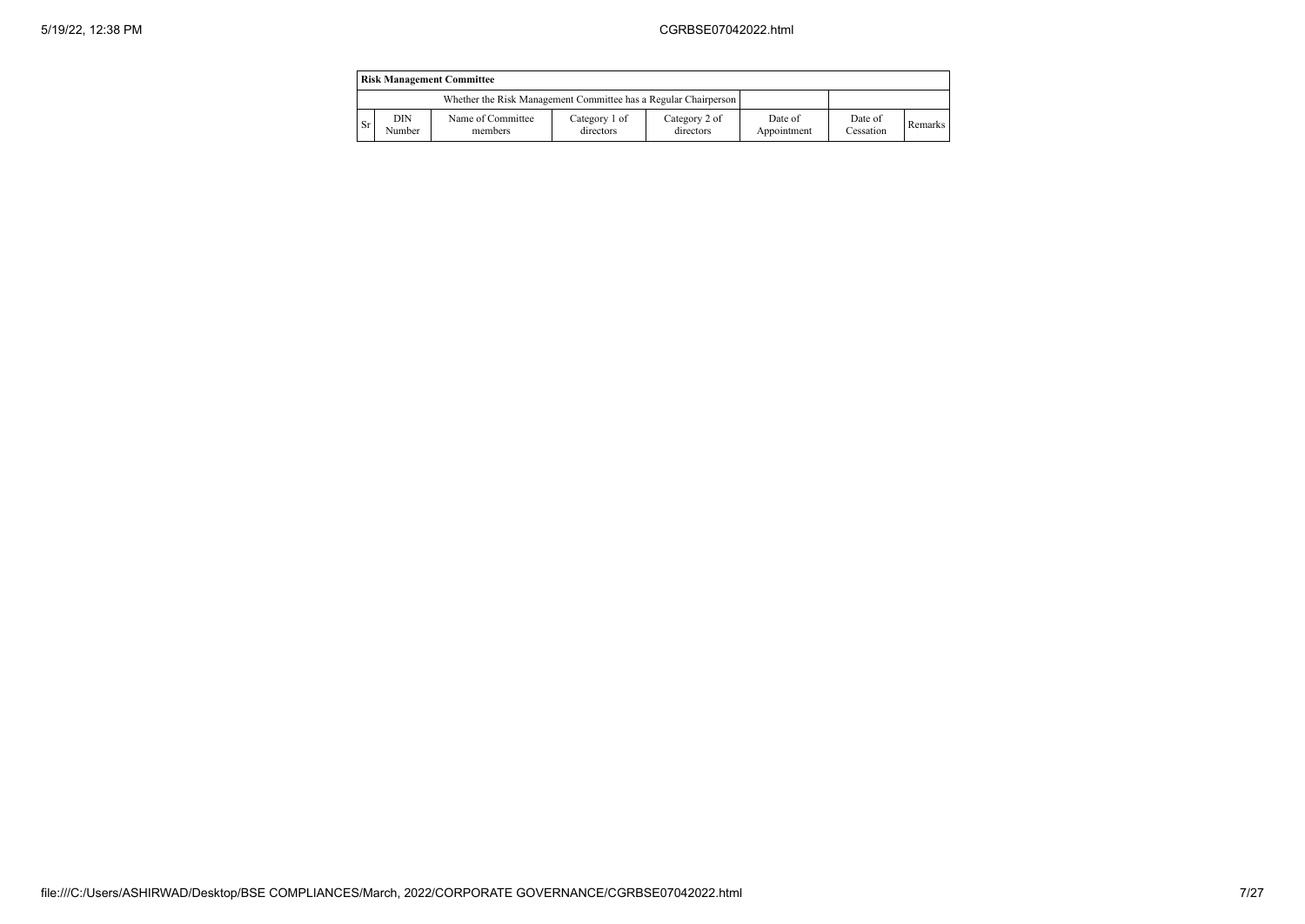|    | <b>Corporate Social Responsibility Committee</b> |                                                                                 |                            |                            |                        |                      |         |  |  |
|----|--------------------------------------------------|---------------------------------------------------------------------------------|----------------------------|----------------------------|------------------------|----------------------|---------|--|--|
|    |                                                  | Whether the Corporate Social Responsibility Committee has a Regular Chairperson |                            |                            |                        |                      |         |  |  |
| Sr | DIN<br>Number                                    | Name of Committee<br>members                                                    | Category 1 of<br>directors | Category 2 of<br>directors | Date of<br>Appointment | Date of<br>Cessation | Remarks |  |  |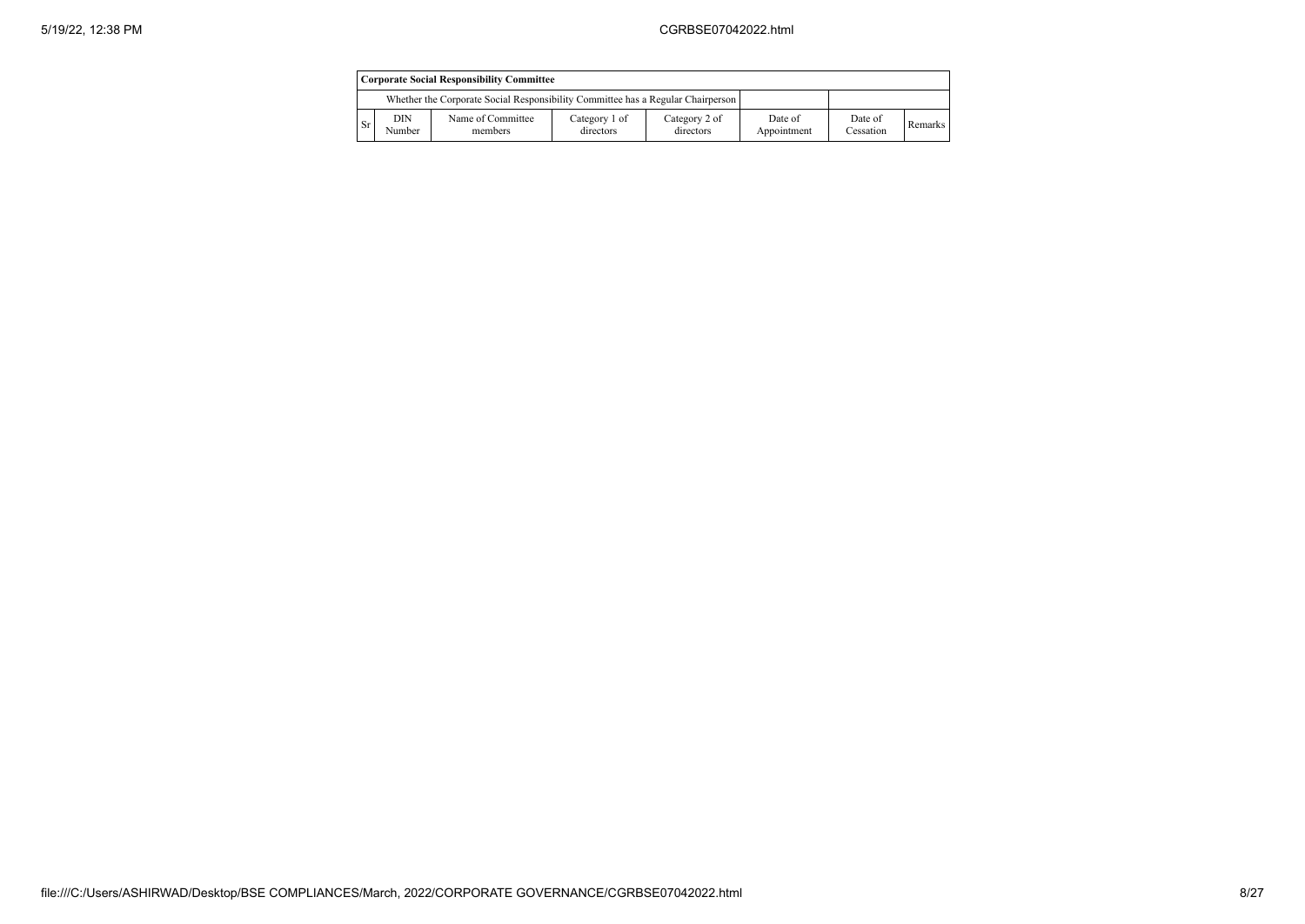| <b>Other Committee</b> |                                                                                                                                     |  |  |  |  |  |  |  |
|------------------------|-------------------------------------------------------------------------------------------------------------------------------------|--|--|--|--|--|--|--|
|                        | Sr   DIN Number   Name of Committee members   Name of other committee   Category 1 of directors   Category 2 of directors   Remarks |  |  |  |  |  |  |  |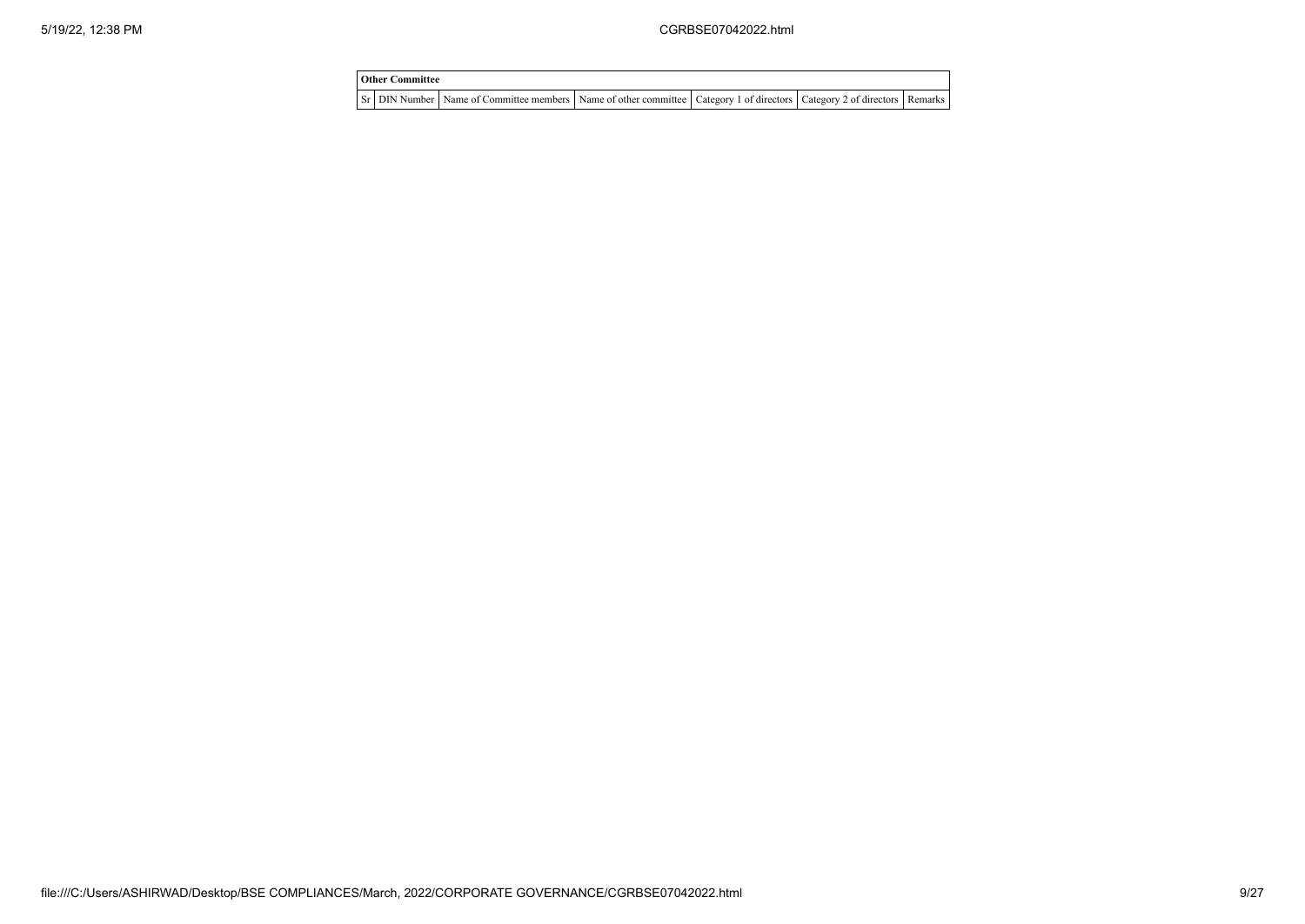## 5/19/22, 12:38 PM CGRBSE07042022.html

|                                    | Annexure 1                                                     |                                                                     |                                                                      |                                       |                                                     |                                                                                      |                                                                        |  |  |  |
|------------------------------------|----------------------------------------------------------------|---------------------------------------------------------------------|----------------------------------------------------------------------|---------------------------------------|-----------------------------------------------------|--------------------------------------------------------------------------------------|------------------------------------------------------------------------|--|--|--|
|                                    | <b>Annexure 1</b>                                              |                                                                     |                                                                      |                                       |                                                     |                                                                                      |                                                                        |  |  |  |
| III. Meeting of Board of Directors |                                                                |                                                                     |                                                                      |                                       |                                                     |                                                                                      |                                                                        |  |  |  |
|                                    |                                                                | Disclosure of notes on meeting of<br>board of directors explanatory |                                                                      |                                       |                                                     |                                                                                      |                                                                        |  |  |  |
| Sr                                 | $Date(s)$ of<br>meeting (if any)<br>in the previous<br>quarter | $Date(s)$ of<br>meeting (if any)<br>in the current<br>quarter       | Maximum gap<br>between any two<br>consecutive (in<br>number of days) | Notes for<br>not<br>providing<br>Date | Whether<br>requirement of<br>Quorum met<br>(Yes/No) | Number of Directors<br>present* (All directors<br>including Independent<br>Director) | No. of<br>Independent<br><b>Directors</b><br>attending the<br>meeting* |  |  |  |
|                                    | $01 - 11 - 2021$                                               |                                                                     |                                                                      |                                       | Yes                                                 | 6                                                                                    |                                                                        |  |  |  |
| $\overline{c}$                     |                                                                | 03-01-2022                                                          | 62                                                                   |                                       | Yes                                                 | 6                                                                                    |                                                                        |  |  |  |
| 3                                  |                                                                | 20-01-2022                                                          | 16                                                                   |                                       | Yes                                                 | 6                                                                                    |                                                                        |  |  |  |
| $\overline{4}$                     |                                                                | 25-01-2022                                                          | 4                                                                    |                                       | Yes                                                 | $\ddot{\mathbf{0}}$                                                                  |                                                                        |  |  |  |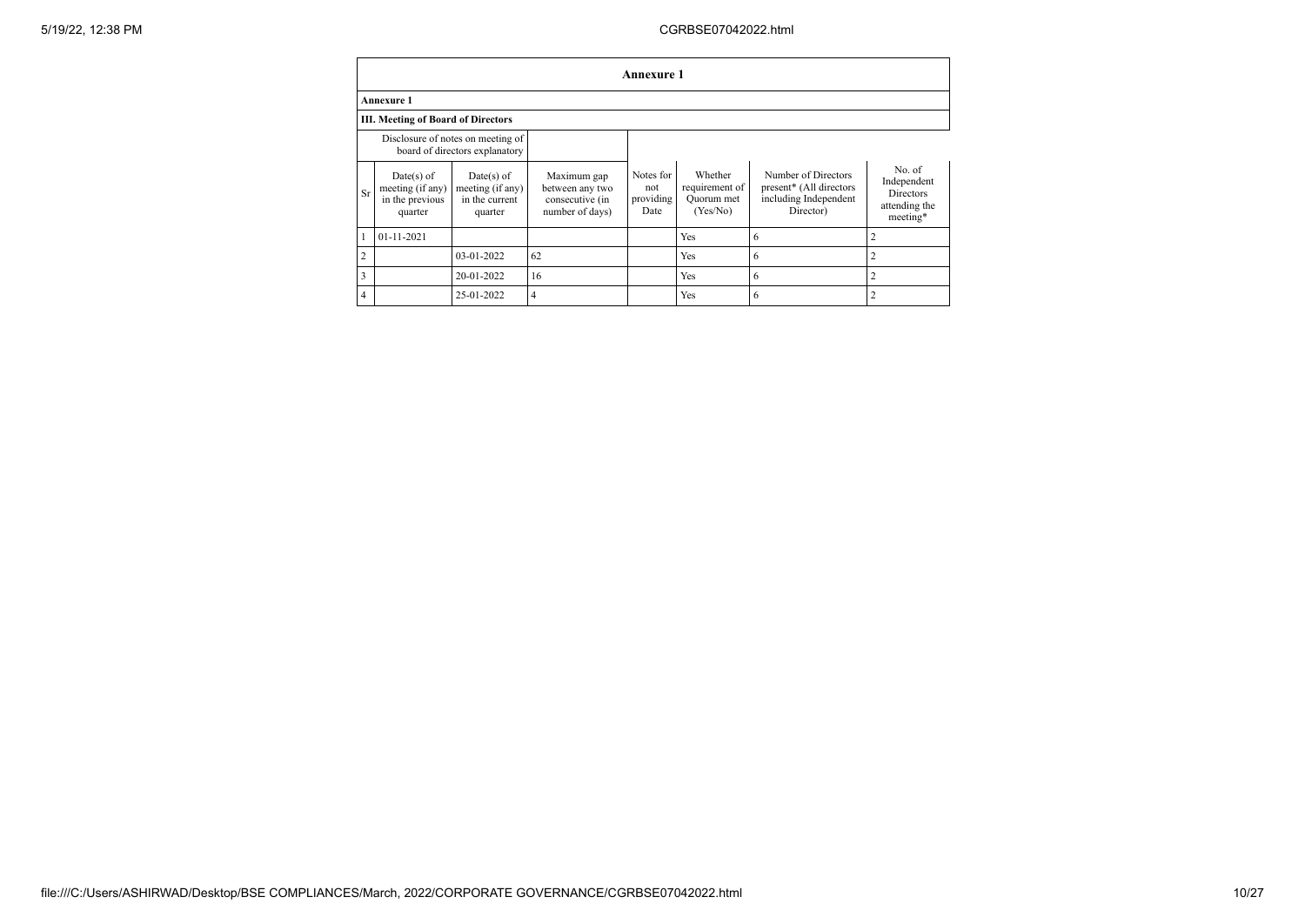|                | <b>Annexure 1</b>                |                                                                                                            |                                                                      |                               |                                       |                                                        |                                                                                            |                                                                        |  |
|----------------|----------------------------------|------------------------------------------------------------------------------------------------------------|----------------------------------------------------------------------|-------------------------------|---------------------------------------|--------------------------------------------------------|--------------------------------------------------------------------------------------------|------------------------------------------------------------------------|--|
|                | <b>IV. Meeting of Committees</b> |                                                                                                            |                                                                      |                               |                                       |                                                        |                                                                                            |                                                                        |  |
|                |                                  |                                                                                                            | Disclosure of notes on meeting of committees explanatory             |                               |                                       |                                                        |                                                                                            |                                                                        |  |
| <b>Sr</b>      | Name of<br>Committee             | $Date(s)$ of meeting (Enter<br>dates of Previous quarter<br>and Current quarter in<br>chronological order) | Maximum gap<br>between any two<br>consecutive (in<br>number of days) | Name of<br>other<br>committee | Reson for<br>not<br>providing<br>date | Whether<br>requirement<br>of Quorum<br>met<br>(Yes/No) | Number of<br>Directors present*<br>(All directors<br>including<br>Independent<br>Director) | No. of<br>Independent<br><b>Directors</b><br>attending the<br>meeting* |  |
|                | Audit<br>Committee               | $01 - 11 - 2021$                                                                                           |                                                                      |                               |                                       | Yes                                                    | 3                                                                                          | $\overline{c}$                                                         |  |
| $\overline{2}$ | Audit<br>Committee               | 20-01-2022                                                                                                 | 79                                                                   |                               |                                       | Yes                                                    | 3                                                                                          | $\overline{2}$                                                         |  |
| 3              | Audit<br>Committee               | 25-01-2022                                                                                                 | 4                                                                    |                               |                                       | Yes                                                    | 3                                                                                          | 2                                                                      |  |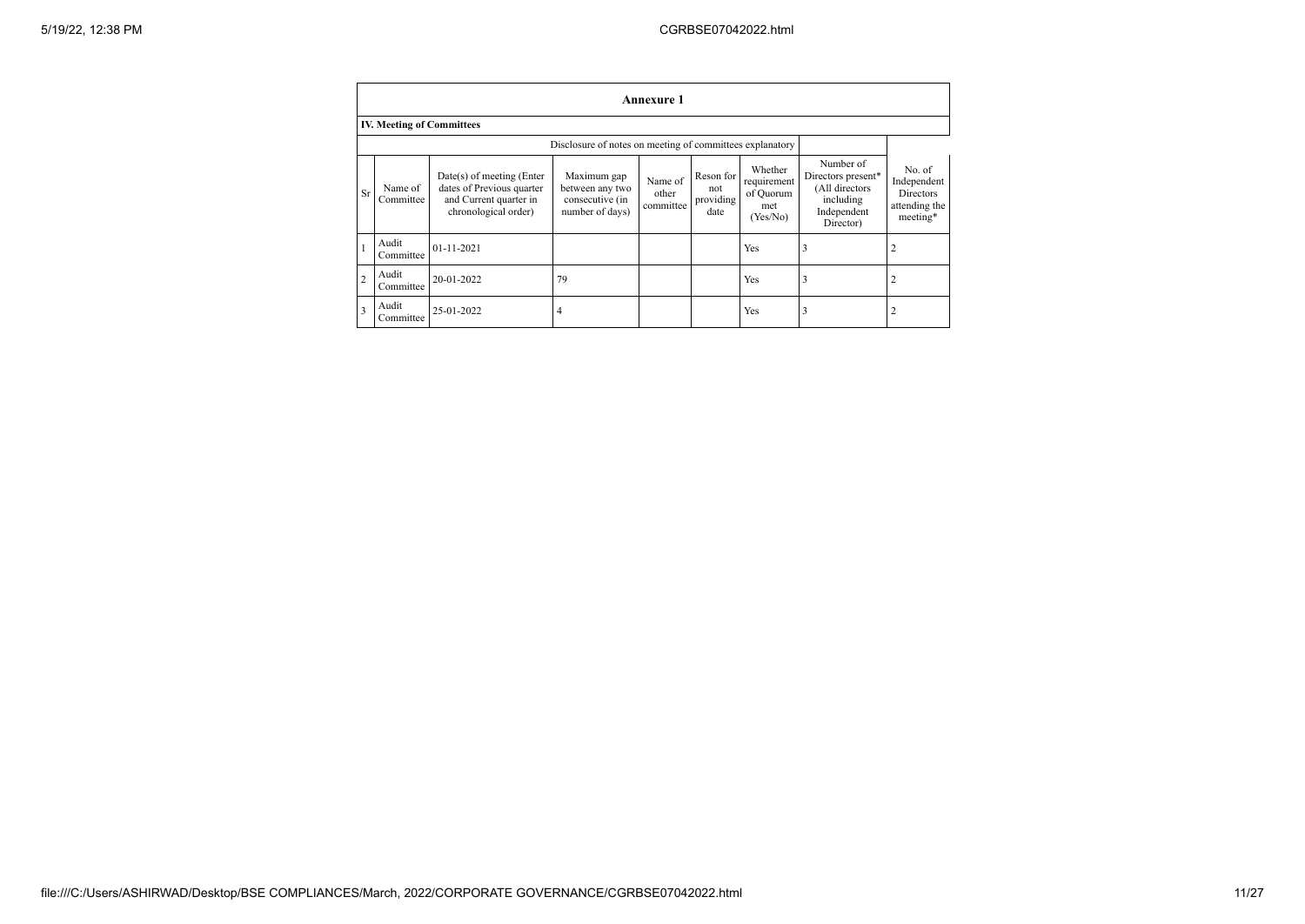|    | Annexure 1                                                                                                        |           |  |  |  |  |  |  |  |
|----|-------------------------------------------------------------------------------------------------------------------|-----------|--|--|--|--|--|--|--|
|    | V. Related Party Transactions                                                                                     |           |  |  |  |  |  |  |  |
| Sr | If status is "No" details of non-<br>Compliance status<br>Subject<br>(Yes/No/NA)<br>compliance may be given here. |           |  |  |  |  |  |  |  |
|    | Whether prior approval of audit committee obtained                                                                | Yes       |  |  |  |  |  |  |  |
|    | Whether shareholder approval obtained for material RPT                                                            | <b>NA</b> |  |  |  |  |  |  |  |
|    | Whether details of RPT entered into pursuant to omnibus approval<br>have been reviewed by Audit Committee         | Yes       |  |  |  |  |  |  |  |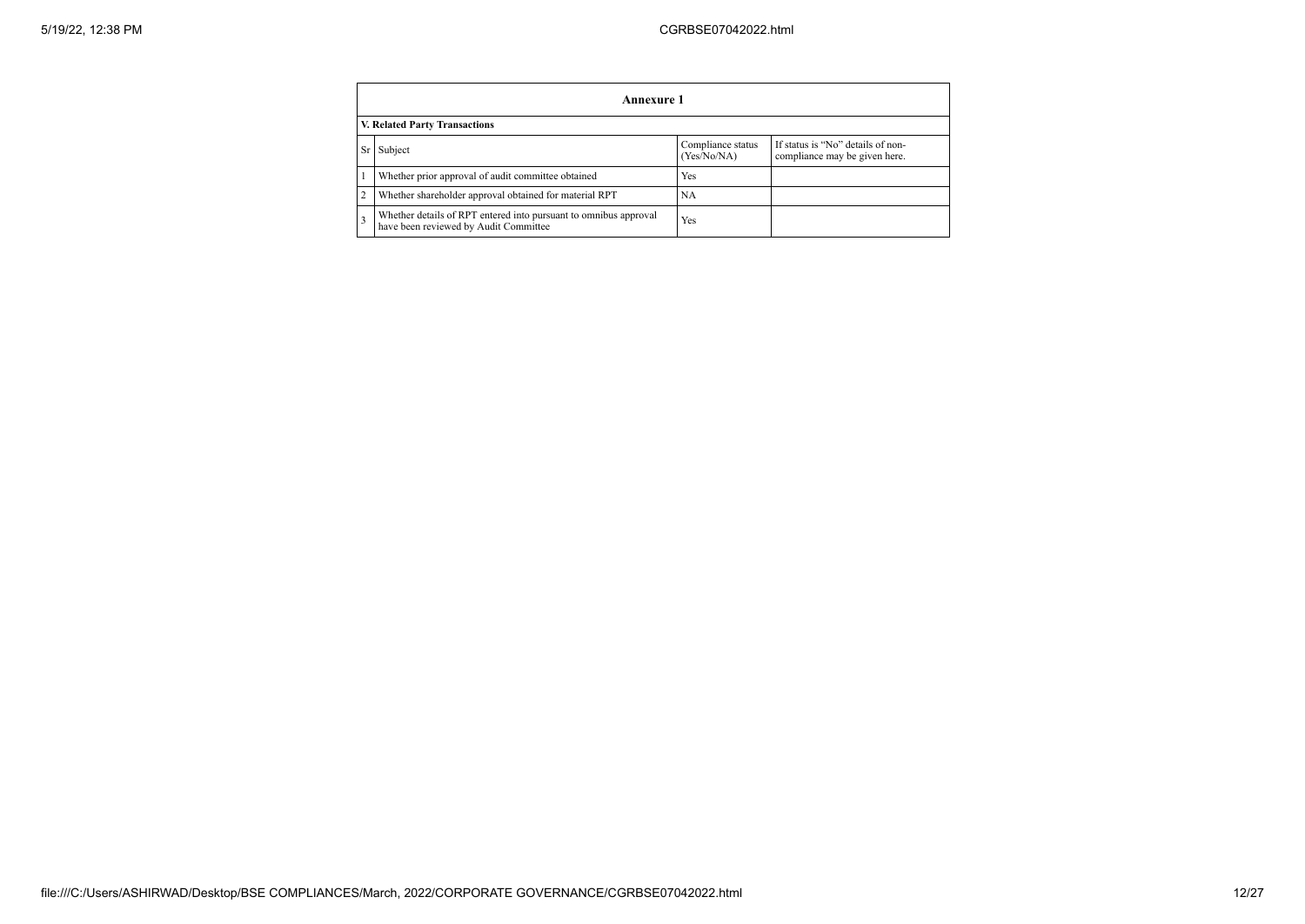|                          | <b>Annexure 1</b>                                                                                                                                                                                               |                               |  |  |  |
|--------------------------|-----------------------------------------------------------------------------------------------------------------------------------------------------------------------------------------------------------------|-------------------------------|--|--|--|
|                          | <b>VI.</b> Affirmations                                                                                                                                                                                         |                               |  |  |  |
|                          | Sr Subject                                                                                                                                                                                                      | Compliance<br>status (Yes/No) |  |  |  |
|                          | The composition of Board of Directors is in terms of SEBI (Listing obligations and disclosure requirements)<br>Regulations, 2015                                                                                | Yes                           |  |  |  |
| $\overline{2}$           | The composition of the following committees is in terms of SEBI(Listing obligations and disclosure requirements)<br>Regulations, 2015 a. Audit Committee                                                        | Yes                           |  |  |  |
| $\mathbf{3}$             | The composition of the following committees is in terms of SEBI(Listing obligations and disclosure requirements)<br>Regulations, 2015. b. Nomination & remuneration committee                                   | Yes                           |  |  |  |
| $\overline{4}$           | The composition of the following committees is in terms of SEBI(Listing obligations and disclosure requirements)<br>Regulations, 2015. c. Stakeholders relationship committee                                   | Yes                           |  |  |  |
| $\overline{\phantom{0}}$ | The composition of the following committees is in terms of SEBI(Listing obligations and disclosure requirements)<br>Regulations, 2015. d. Risk management committee (applicable to the top 500 listed entities) | <b>NA</b>                     |  |  |  |
| 6                        | The committee members have been made aware of their powers, role and responsibilities as specified in SEBI<br>(Listing obligations and disclosure requirements) Regulations, 2015.                              | Yes                           |  |  |  |
|                          | The meetings of the board of directors and the above committees have been conducted in the manner as specified in<br>SEBI (Listing obligations and disclosure requirements) Regulations, 2015.                  | Yes                           |  |  |  |
| 8                        | This report and/or the report submitted in the previous quarter has been placed before Board of Directors.                                                                                                      | Yes                           |  |  |  |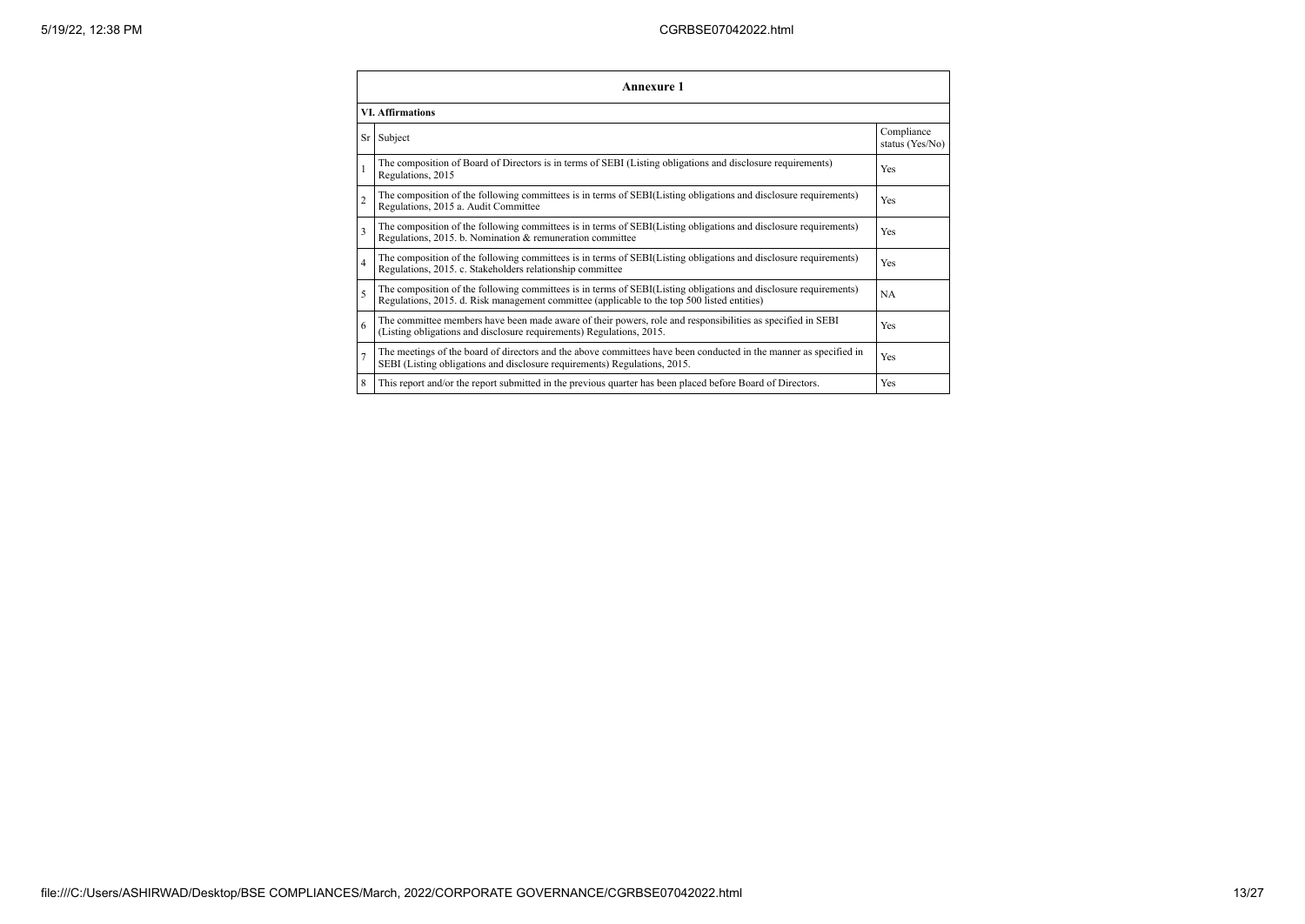|                | Annexure 1        |                                          |  |  |
|----------------|-------------------|------------------------------------------|--|--|
| <b>Sr</b>      | Subject           | Compliance status                        |  |  |
|                | Name of signatory | ANAMIKA SINHA ROY                        |  |  |
| $\overline{2}$ | Designation       | Company Secretary and Compliance Officer |  |  |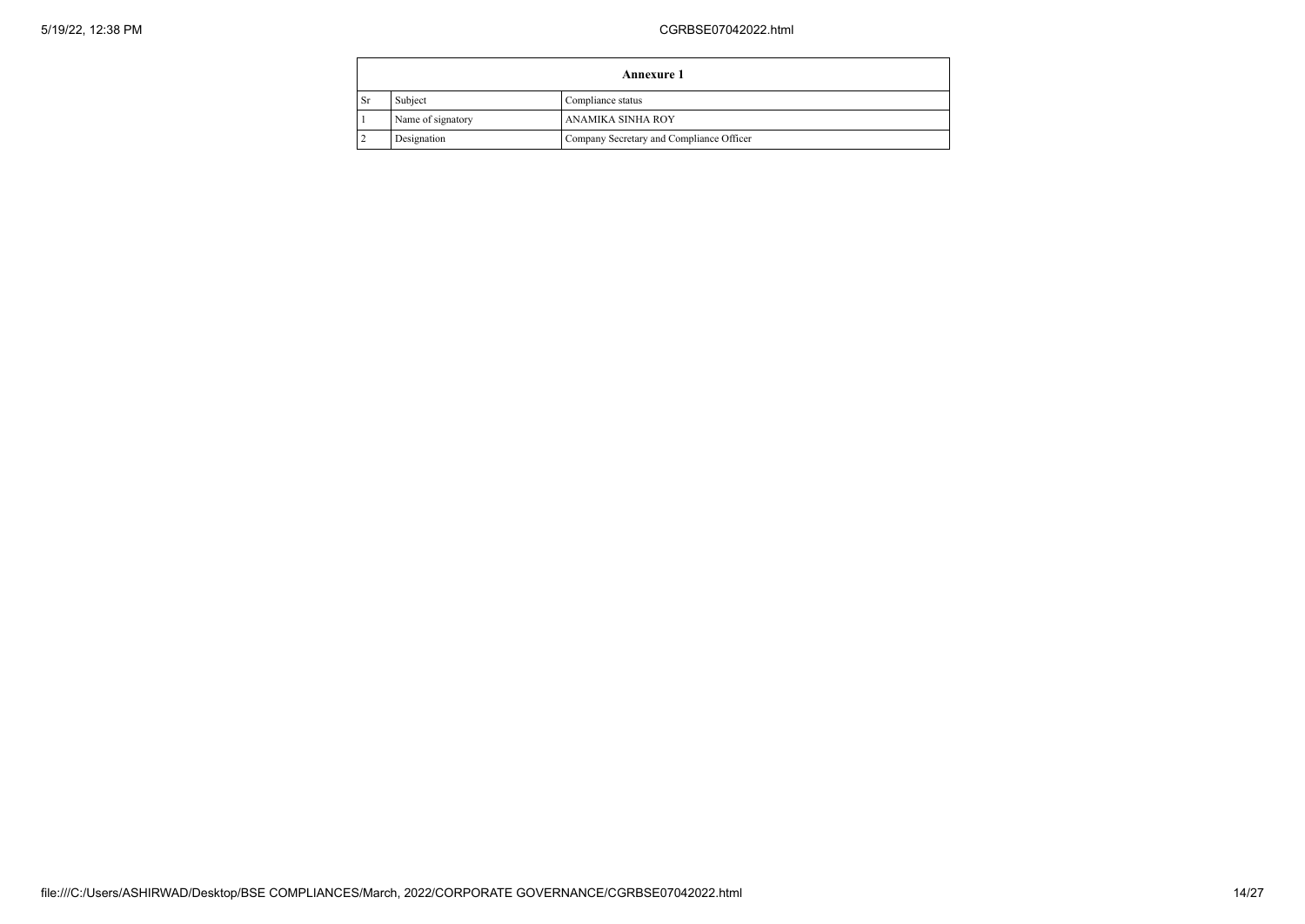|                | <b>Annexure II</b>                                                                                              |                                  |                                                                    |                        |  |  |
|----------------|-----------------------------------------------------------------------------------------------------------------|----------------------------------|--------------------------------------------------------------------|------------------------|--|--|
|                | Annexure II to be submitted by listed entity at the end of the financial year (for the whole of financial year) |                                  |                                                                    |                        |  |  |
|                | I. Disclosure on website in terms of Listing Regulations                                                        |                                  |                                                                    |                        |  |  |
| Sr             | Item                                                                                                            | Compliance status<br>(Yes/No/NA) | If status is "No" details of non-<br>compliance may be given here. | Web address            |  |  |
|                | Details of business                                                                                             | Yes                              |                                                                    | WWW.ASHIRWADSTEELS.COM |  |  |
| $\overline{c}$ | Terms and conditions of appointment of<br>independent directors                                                 | Yes                              |                                                                    | WWW.ASHIRWADSTEELS.COM |  |  |
| 3              | Composition of various committees of<br>board of directors                                                      | Yes                              |                                                                    | WWW.ASHIRWADSTEELS.COM |  |  |
| $\overline{4}$ | Code of conduct of board of directors<br>and senior management personnel                                        | Yes                              |                                                                    | WWW.ASHIRWADSTEELS.COM |  |  |
| 5              | Details of establishment of vigil<br>mechanism/ Whistle Blower policy                                           | Yes                              |                                                                    | WWW.ASHIRWADSTEELS.COM |  |  |
| 6              | Criteria of making payments to non-<br>executive directors                                                      | Yes                              |                                                                    | WWW.ASHIRWADSTEELS.COM |  |  |
|                | Policy on dealing with related party<br>transactions                                                            | Yes                              |                                                                    | WWW.ASHIRWADSTEELS.COM |  |  |
| $\mathbf{8}$   | Policy for determining 'material'<br>subsidiaries                                                               | Yes                              |                                                                    | WWW.ASHIRWADSTEELS.COM |  |  |
| $\mathbf{Q}$   | Details of familiarization programmes<br>imparted to independent directors                                      | Yes                              |                                                                    | WWW.ASHIRWADSTEELS.COM |  |  |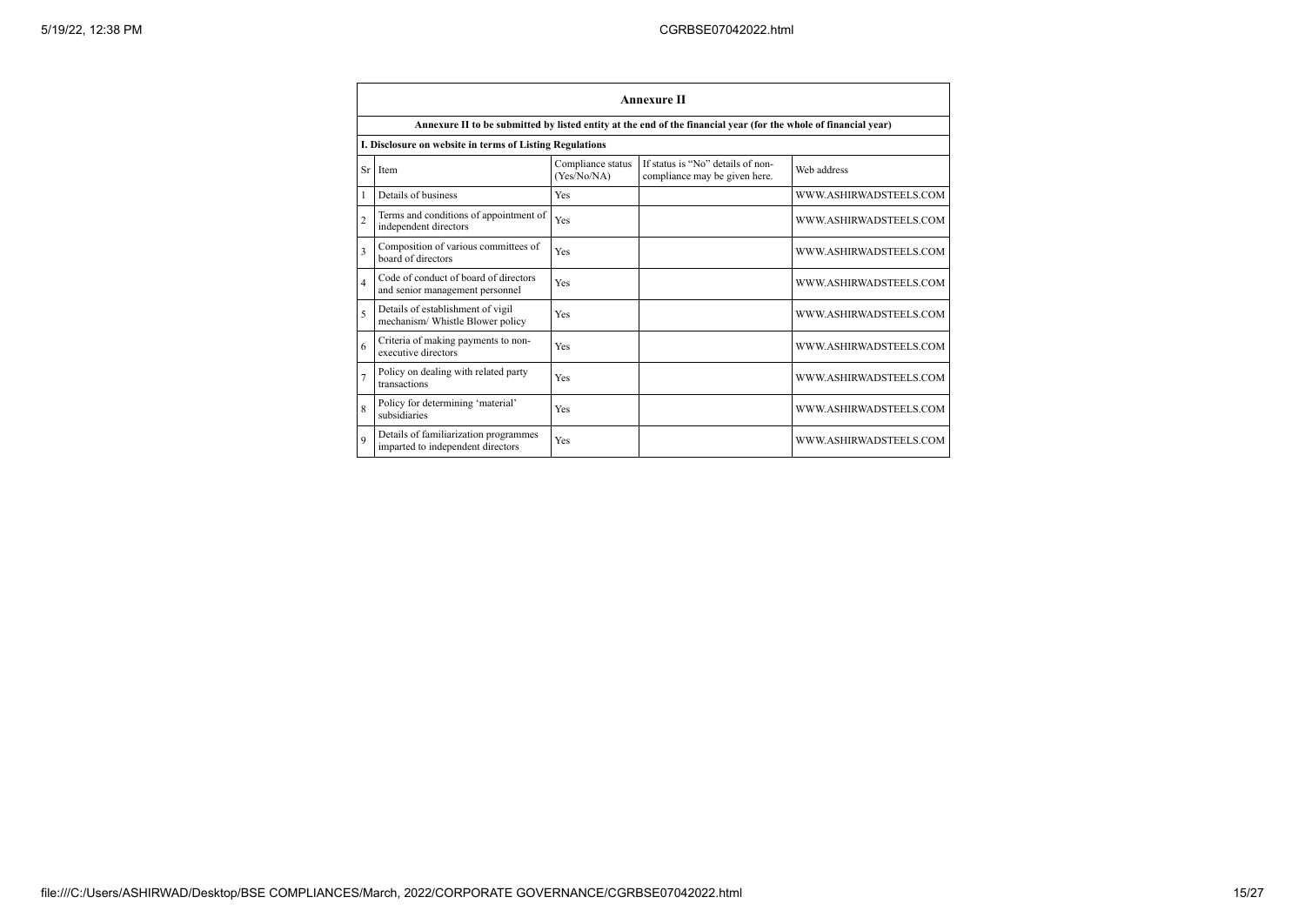|                 | <b>Annexure II</b>                                                                                                                                                                              |                                     |                                                                          |                        |  |  |
|-----------------|-------------------------------------------------------------------------------------------------------------------------------------------------------------------------------------------------|-------------------------------------|--------------------------------------------------------------------------|------------------------|--|--|
|                 | Annexure II to be submitted by listed entity at the end of the financial year (for the whole of financial year)                                                                                 |                                     |                                                                          |                        |  |  |
|                 | I. Disclosure on website in terms of Listing Regulations                                                                                                                                        |                                     |                                                                          |                        |  |  |
| Sr              | Item                                                                                                                                                                                            | Compliance<br>status<br>(Yes/No/NA) | If status is "No"<br>details of non-<br>compliance may be<br>given here. | Web address            |  |  |
| 10              | Contact information of the designated officials of the<br>listed entity who are responsible for assisting and handling<br>investor grievances                                                   | Yes                                 |                                                                          | WWW.ASHIRWADSTEELS.COM |  |  |
| 11              | email address for grievance redressal and other relevant<br>details                                                                                                                             | Yes                                 |                                                                          | WWW.ASHIRWADSTEELS.COM |  |  |
| 12 <sup>1</sup> | Financial results                                                                                                                                                                               | Yes                                 |                                                                          | WWW.ASHIRWADSTEELS.COM |  |  |
| 13              | Shareholding pattern                                                                                                                                                                            | Yes                                 |                                                                          | WWW.ASHIRWADSTEELS.COM |  |  |
| 14              | Details of agreements entered into with the media<br>companies and/or their associates                                                                                                          | Yes                                 |                                                                          | WWW.ASHIRWADSTEELS.COM |  |  |
| 15              | Schedule of analyst or institutional investor meet and<br>presentations made by the listed entity to analysts or<br>institutional investors simultaneously with submission to<br>stock exchange | Yes                                 |                                                                          | WWW.ASHIRWADSTEELS.COM |  |  |
|                 | 16 New name and the old name of the listed entity                                                                                                                                               | NA                                  |                                                                          |                        |  |  |
| 17              | Advertisements as per regulation 47 (1)                                                                                                                                                         | Yes                                 |                                                                          | WWW.ASHIRWADSTEELS.COM |  |  |
| 18              | Credit rating or revision in credit rating obtained                                                                                                                                             | <b>NA</b>                           |                                                                          |                        |  |  |
| 19              | Separate audited financial statements of each subsidiary of<br>the listed entity in respect of a relevant financial year                                                                        | <b>NA</b>                           |                                                                          |                        |  |  |
| 20              | Whether company has provided information under<br>separate section on its website as per Regulation $46(2)$                                                                                     | Yes                                 |                                                                          | WWW.ASHIRWADSTEELS.COM |  |  |
| 21              | Materiality Policy as per Regulation 30                                                                                                                                                         | Yes                                 |                                                                          | WWW.ASHIRWADSTEELS.COM |  |  |
| 22              | Dividend Distribution policy as per Regulation 43A (as<br>applicable)                                                                                                                           | Yes                                 |                                                                          | WWW.ASHIRWADSTEELS.COM |  |  |
| 23              | It is certified that these contents on the website of the<br>listed entity are correct                                                                                                          | Yes                                 |                                                                          | WWW.ASHIRWADSTEELS.COM |  |  |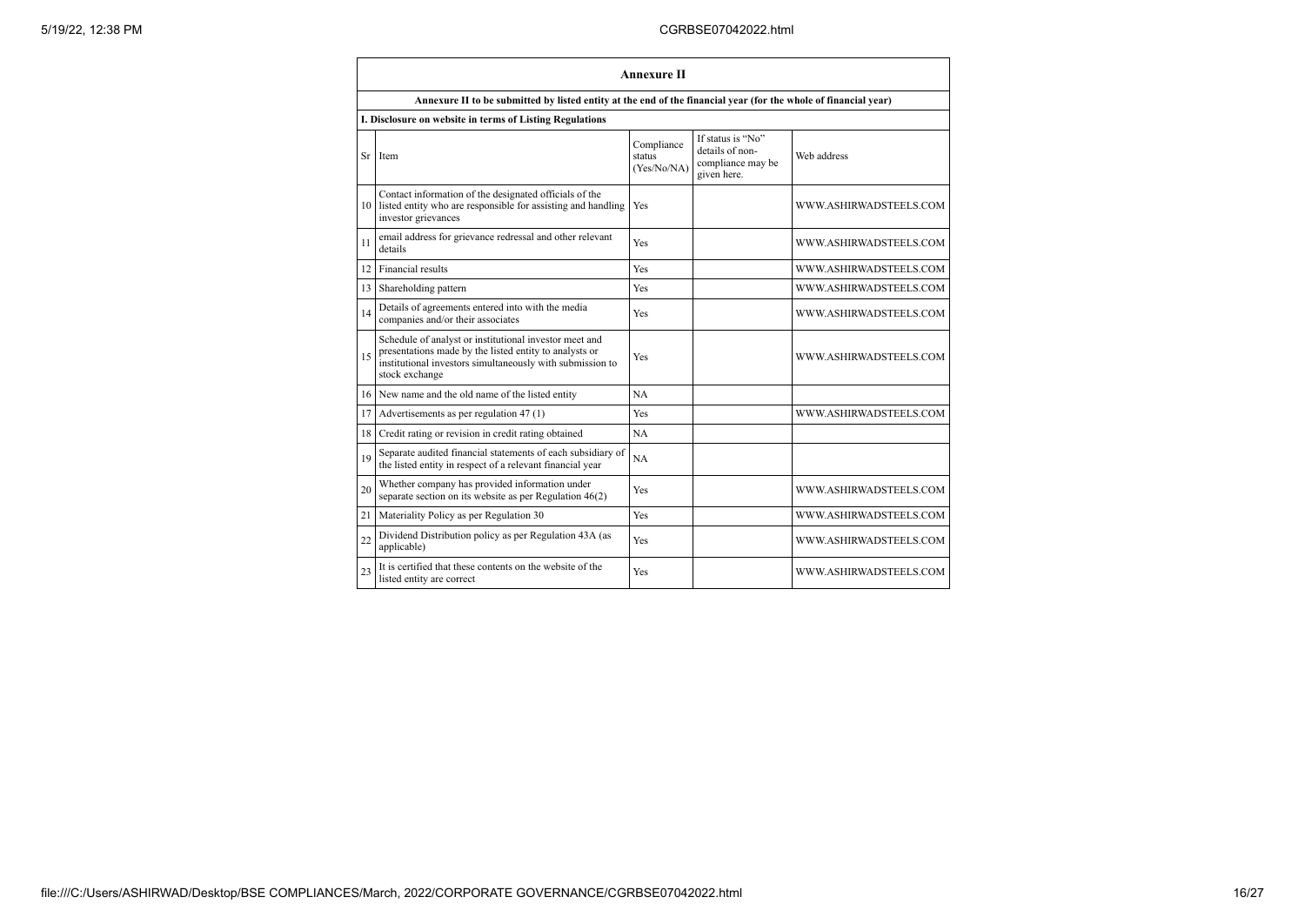|                | <b>Annexure II</b>                                                                                                   |                                   |                                     |                                                                    |  |
|----------------|----------------------------------------------------------------------------------------------------------------------|-----------------------------------|-------------------------------------|--------------------------------------------------------------------|--|
|                | <b>II. Annual Affirmations</b>                                                                                       |                                   |                                     |                                                                    |  |
| Sr             | Particulars                                                                                                          | Regulation<br>Number              | Compliance<br>status<br>(Yes/No/NA) | If status is "No" details of non-<br>compliance may be given here. |  |
| $\mathbf{1}$   | Independent director(s) have been appointed in terms of<br>specified criteria of 'independence' and/or 'eligibility' | 16(1)(b) &<br>25(6)               | Yes                                 |                                                                    |  |
| $\overline{2}$ | Board composition                                                                                                    | $17(1)$ ,<br>$17(1A)$ &<br>17(1B) | Yes                                 |                                                                    |  |
| 3              | Meeting of Board of directors                                                                                        | 17(2)                             | Yes                                 |                                                                    |  |
| $\overline{4}$ | Quorum of Board meeting                                                                                              | 17(2A)                            | Yes                                 |                                                                    |  |
| 5              | Review of Compliance Reports                                                                                         | 17(3)                             | Yes                                 |                                                                    |  |
| 6              | Plans for orderly succession for appointments                                                                        | 17(4)                             | Yes                                 |                                                                    |  |
| $\overline{7}$ | Code of Conduct                                                                                                      | 17(5)                             | Yes                                 |                                                                    |  |
| 8              | Fees/compensation                                                                                                    | 17(6)                             | Yes                                 |                                                                    |  |
| 9              | Minimum Information                                                                                                  | 17(7)                             | Yes                                 |                                                                    |  |
|                | 10 Compliance Certificate                                                                                            | 17(8)                             | Yes                                 |                                                                    |  |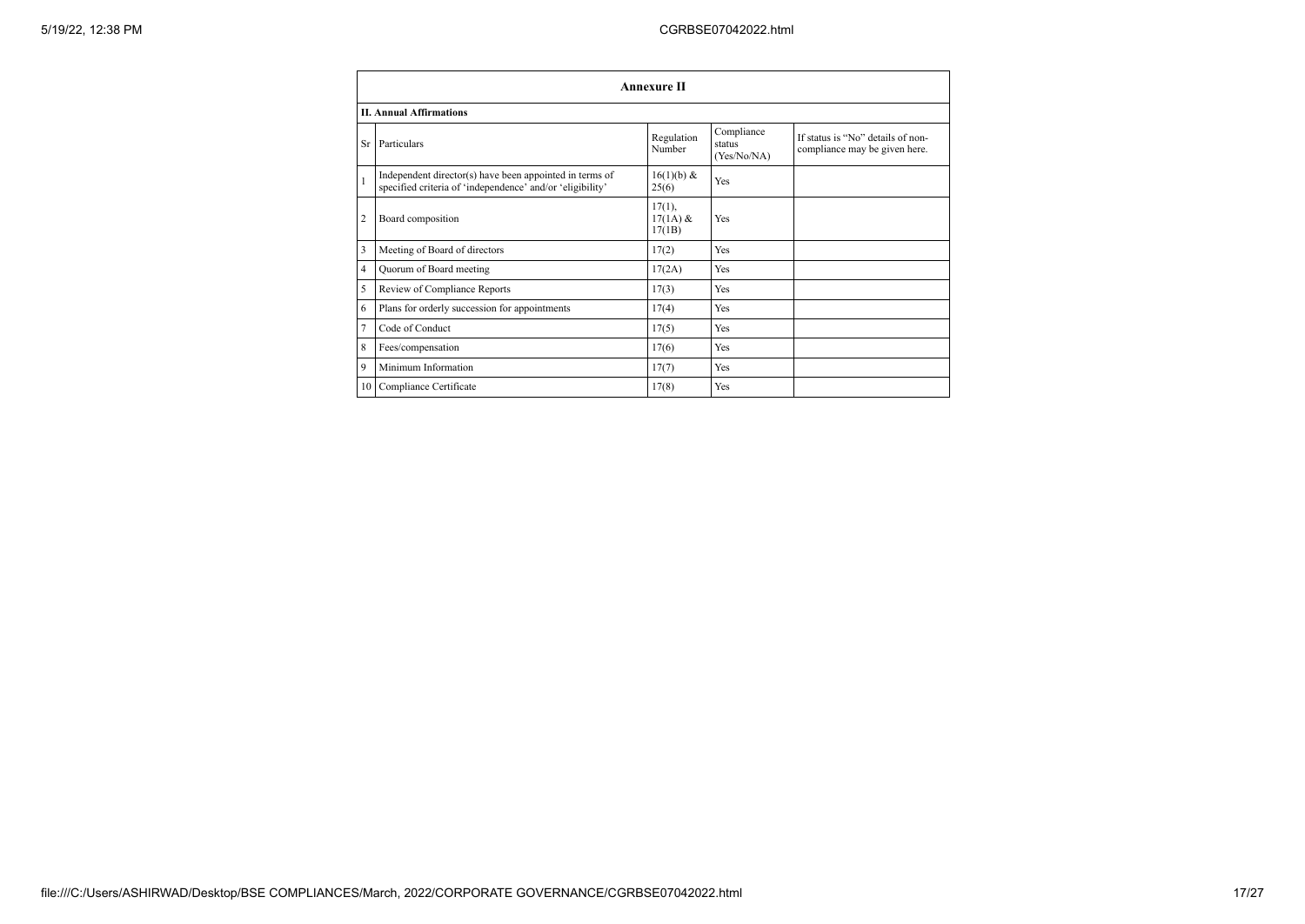|    | <b>Annexure II</b>                                         |                            |                                  |                                                                   |  |  |
|----|------------------------------------------------------------|----------------------------|----------------------------------|-------------------------------------------------------------------|--|--|
|    | <b>II. Annual Affirmations</b>                             |                            |                                  |                                                                   |  |  |
| Sr | Particulars                                                | Regulation<br>Number       | Compliance status<br>(Yes/No/NA) | If status is "No" details of non-compliance<br>may be given here. |  |  |
| 11 | Risk Assessment & Management                               | 17(9)                      | Yes                              |                                                                   |  |  |
| 12 | Performance Evaluation of Independent<br><b>Directors</b>  | 17(10)                     | Yes                              |                                                                   |  |  |
| 13 | Recommendation of Board                                    | 17(11)                     | Yes                              |                                                                   |  |  |
|    | 14 Maximum number of Directorships                         | 17A                        | Yes                              |                                                                   |  |  |
| 15 | Composition of Audit Committee                             | 18(1)                      | Yes                              |                                                                   |  |  |
|    | 16 Meeting of Audit Committee                              | 18(2)                      | Yes                              |                                                                   |  |  |
| 17 | Composition of nomination & remuneration<br>committee      | 19(1) & (2)                | Yes                              |                                                                   |  |  |
| 18 | Quorum of Nomination and Remuneration<br>Committee meeting | 19(2A)                     | Yes                              |                                                                   |  |  |
| 19 | Meeting of Nomination and Remuneration<br>Committee        | 19(3A)                     | Yes                              |                                                                   |  |  |
| 20 | Composition of Stakeholder Relationship<br>Committee       | $20(1), 20(2)$ &<br>20(2A) | Yes                              |                                                                   |  |  |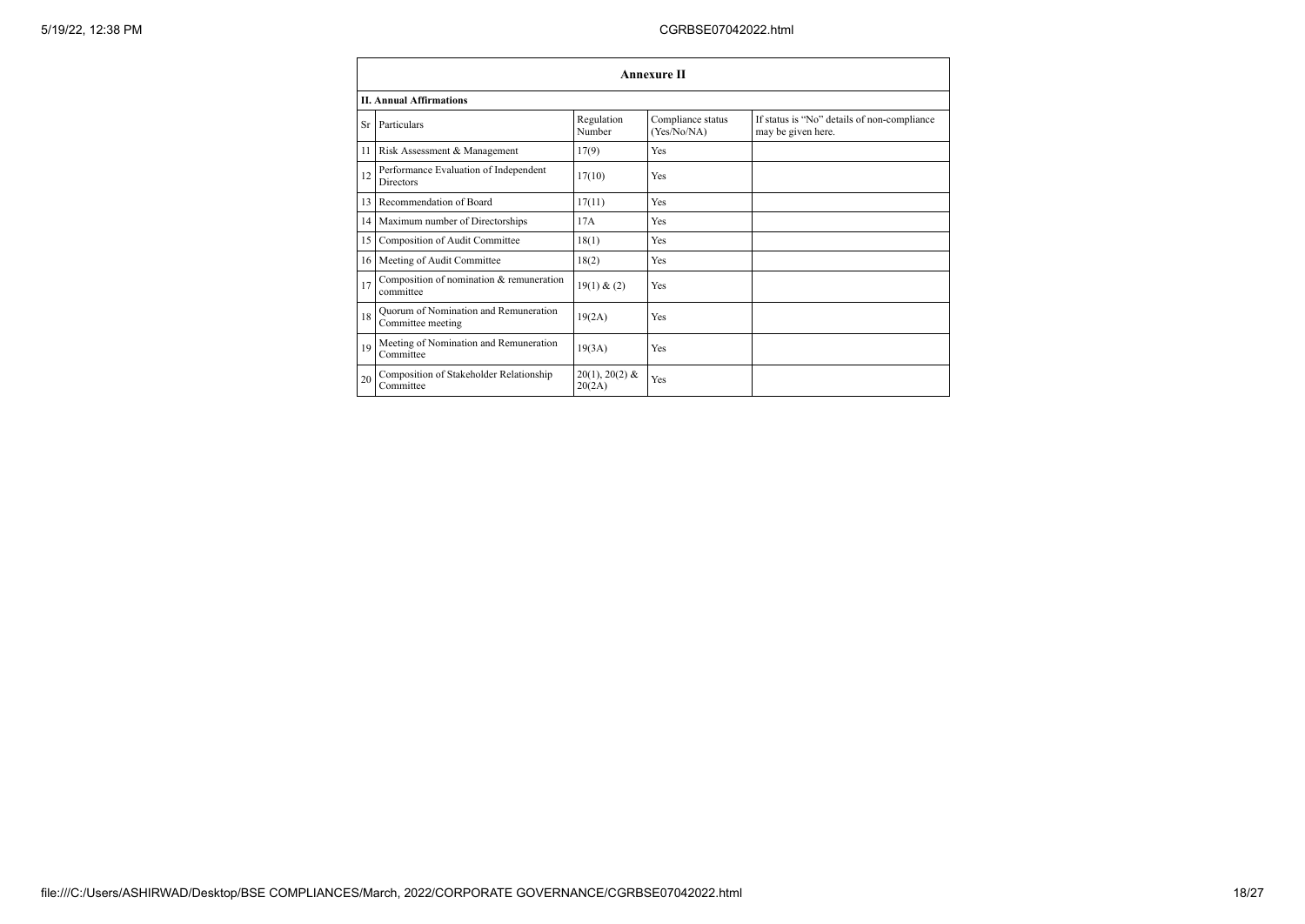|    | <b>Annexure II</b>                                                                     |                                                     |                                  |                                                                    |  |
|----|----------------------------------------------------------------------------------------|-----------------------------------------------------|----------------------------------|--------------------------------------------------------------------|--|
|    | <b>II. Annual Affirmations</b>                                                         |                                                     |                                  |                                                                    |  |
| Sr | Particulars                                                                            | Regulation<br>Number                                | Compliance status<br>(Yes/No/NA) | If status is "No" details of non-<br>compliance may be given here. |  |
| 21 | Meeting of Stakeholders Relationship Committee                                         | 20(3A)                                              | Yes                              |                                                                    |  |
| 22 | Composition and role of risk management<br>committee                                   | 21(1), (2), (3), (4)                                | Yes                              |                                                                    |  |
| 23 | Meeting of Risk Management Committee                                                   | 21(3A)                                              | <b>NA</b>                        |                                                                    |  |
| 24 | Vigil Mechanism                                                                        | 22                                                  | Yes                              |                                                                    |  |
|    | 25 Policy for related party Transaction                                                | $23(1)$ , $(1A)$ , $(5)$ ,<br>$(6)$ , $(7)$ & $(8)$ | Yes                              |                                                                    |  |
| 26 | Prior or Omnibus approval of Audit Committee for<br>all related party transactions     | 23(2), (3)                                          | Yes                              |                                                                    |  |
| 27 | Approval for material related party transactions                                       | 23(4)                                               | <b>NA</b>                        |                                                                    |  |
| 28 | Disclosure of related party transactions on<br>consolidated basis                      | 23(9)                                               | Yes                              |                                                                    |  |
| 29 | Composition of Board of Directors of unlisted<br>material Subsidiary                   | 24(1)                                               | Yes                              |                                                                    |  |
| 30 | Other Corporate Governance requirements with<br>respect to subsidiary of listed entity | 24(2), (3), (4), (5)<br>$\&(6)$                     | Yes                              |                                                                    |  |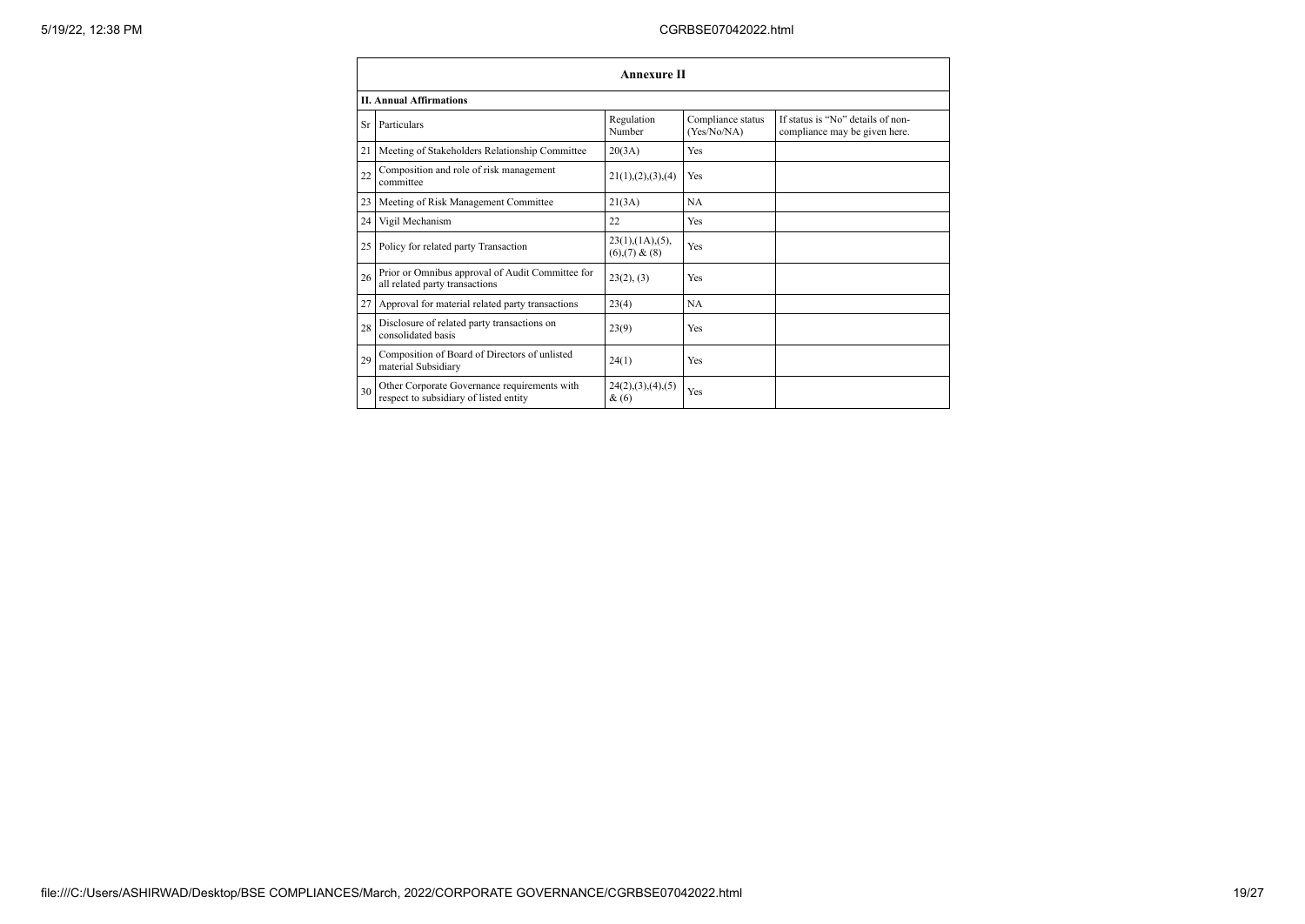|    | Annexure II                                                                                                          |                      |                                     |                                                                    |  |
|----|----------------------------------------------------------------------------------------------------------------------|----------------------|-------------------------------------|--------------------------------------------------------------------|--|
|    | <b>II. Annual Affirmations</b>                                                                                       |                      |                                     |                                                                    |  |
| Sr | Particulars                                                                                                          | Regulation<br>Number | Compliance<br>status<br>(Yes/No/NA) | If status is "No" details of non-<br>compliance may be given here. |  |
| 31 | Annual Secretarial Compliance Report                                                                                 | 24(A)                | Yes                                 |                                                                    |  |
| 32 | Alternate Director to Independent Director                                                                           | 25(1)                | NA                                  |                                                                    |  |
| 33 | Maximum Tenure                                                                                                       | 25(2)                | Yes                                 |                                                                    |  |
|    | 34 Meeting of independent directors                                                                                  | $25(3)$ &<br>(4)     | Yes                                 |                                                                    |  |
|    | 35 Familiarization of independent directors                                                                          | 25(7)                | Yes                                 |                                                                    |  |
|    | 36   Declaration from Independent Director                                                                           | $25(8)$ &<br>(9)     | Yes                                 |                                                                    |  |
|    | 37 D & O Insurance for Independent Directors                                                                         | 25(10)               | <b>NA</b>                           |                                                                    |  |
|    | 38 Memberships in Committees                                                                                         | 26(1)                | Yes                                 |                                                                    |  |
| 39 | Affirmation with compliance to code of conduct from members of<br>Board of Directors and Senior management personnel | 26(3)                | Yes                                 |                                                                    |  |
|    | 40 Disclosure of Shareholding by Non-Executive Directors                                                             | 26(4)                | Yes                                 |                                                                    |  |
| 41 | Policy with respect to Obligations of directors and senior<br>management                                             | $26(2)$ &<br>26(5)   | Yes                                 |                                                                    |  |
|    | Any other information to be provided - Add Notes                                                                     |                      |                                     |                                                                    |  |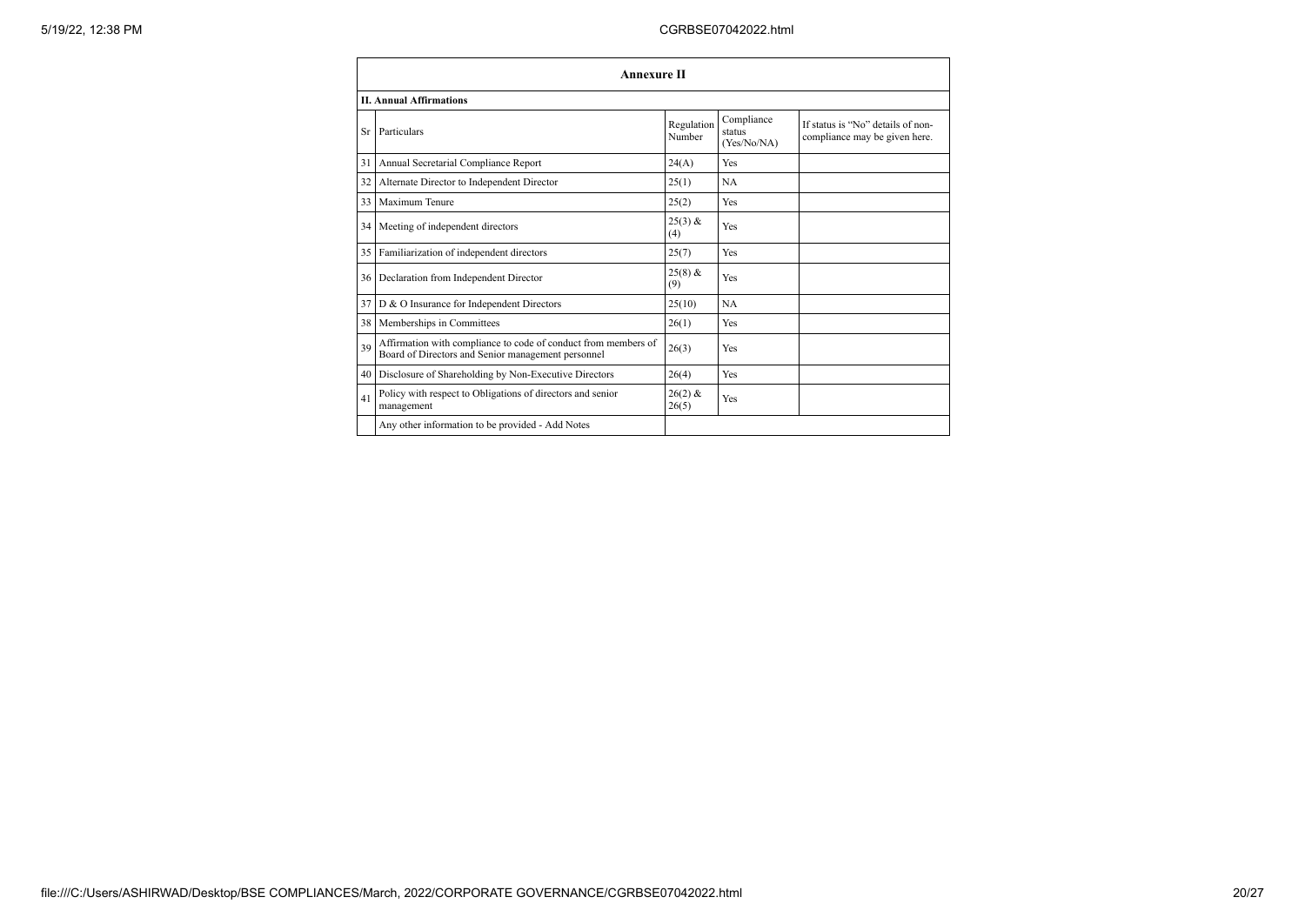|                   | <b>Annexure II</b>                       |
|-------------------|------------------------------------------|
| Name of signatory | ANAMIKA SINHA ROY                        |
| Designation       | Company Secretary and Compliance Officer |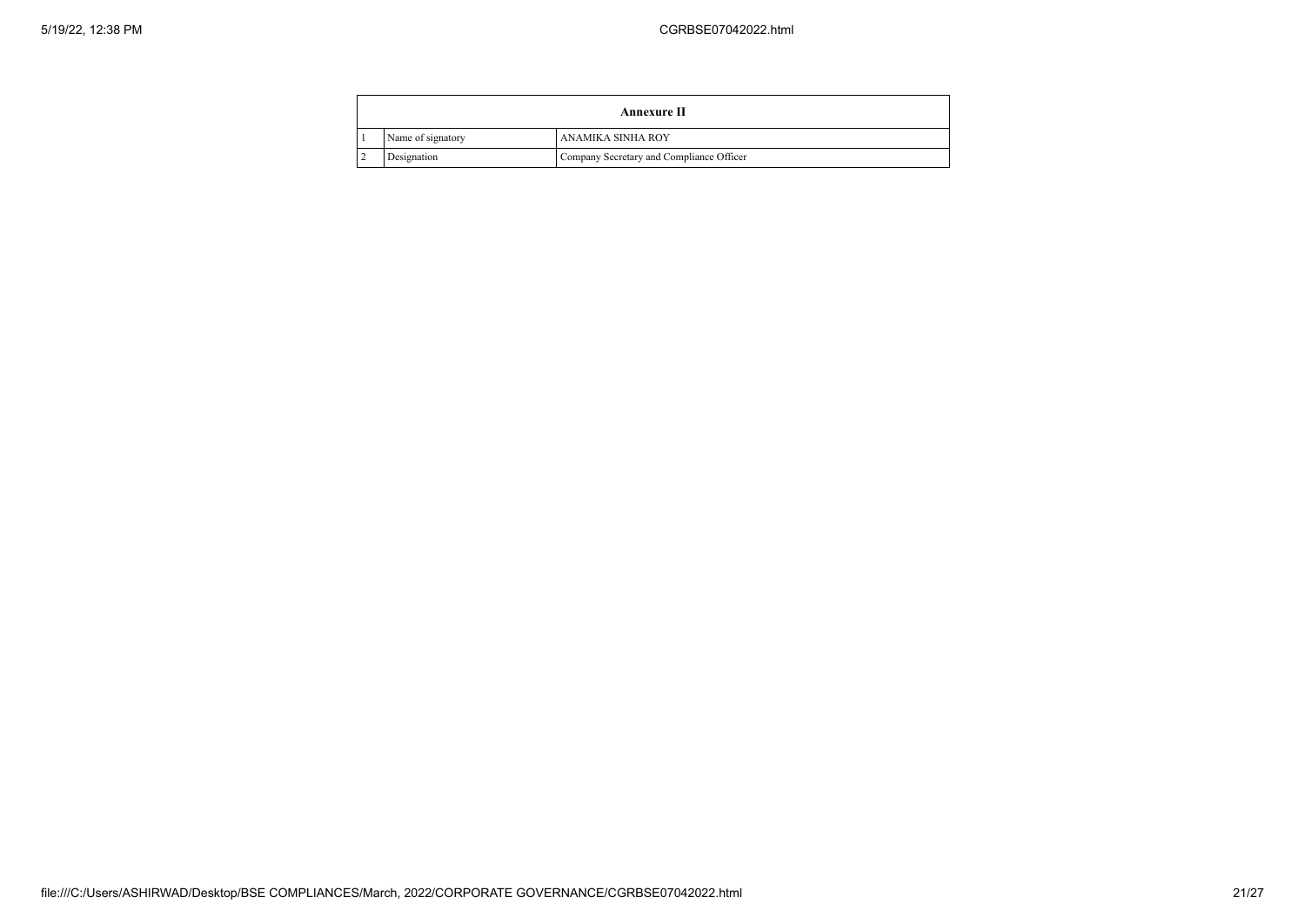|     | Annexure II                                                                                                                                                           |                                         |  |  |  |
|-----|-----------------------------------------------------------------------------------------------------------------------------------------------------------------------|-----------------------------------------|--|--|--|
|     | <b>III.</b> Affirmations                                                                                                                                              |                                         |  |  |  |
| Sr. | <b>Particulars</b>                                                                                                                                                    | <b>Compliance status</b><br>(Yes/No/NA) |  |  |  |
|     | The Listed Entity has approved Material Subsidiary Policy and the Corporate Governance requirements with<br>respect to subsidiary of Listed Entity have been complied | <b>NA</b>                               |  |  |  |
|     | Any other information to be provided                                                                                                                                  |                                         |  |  |  |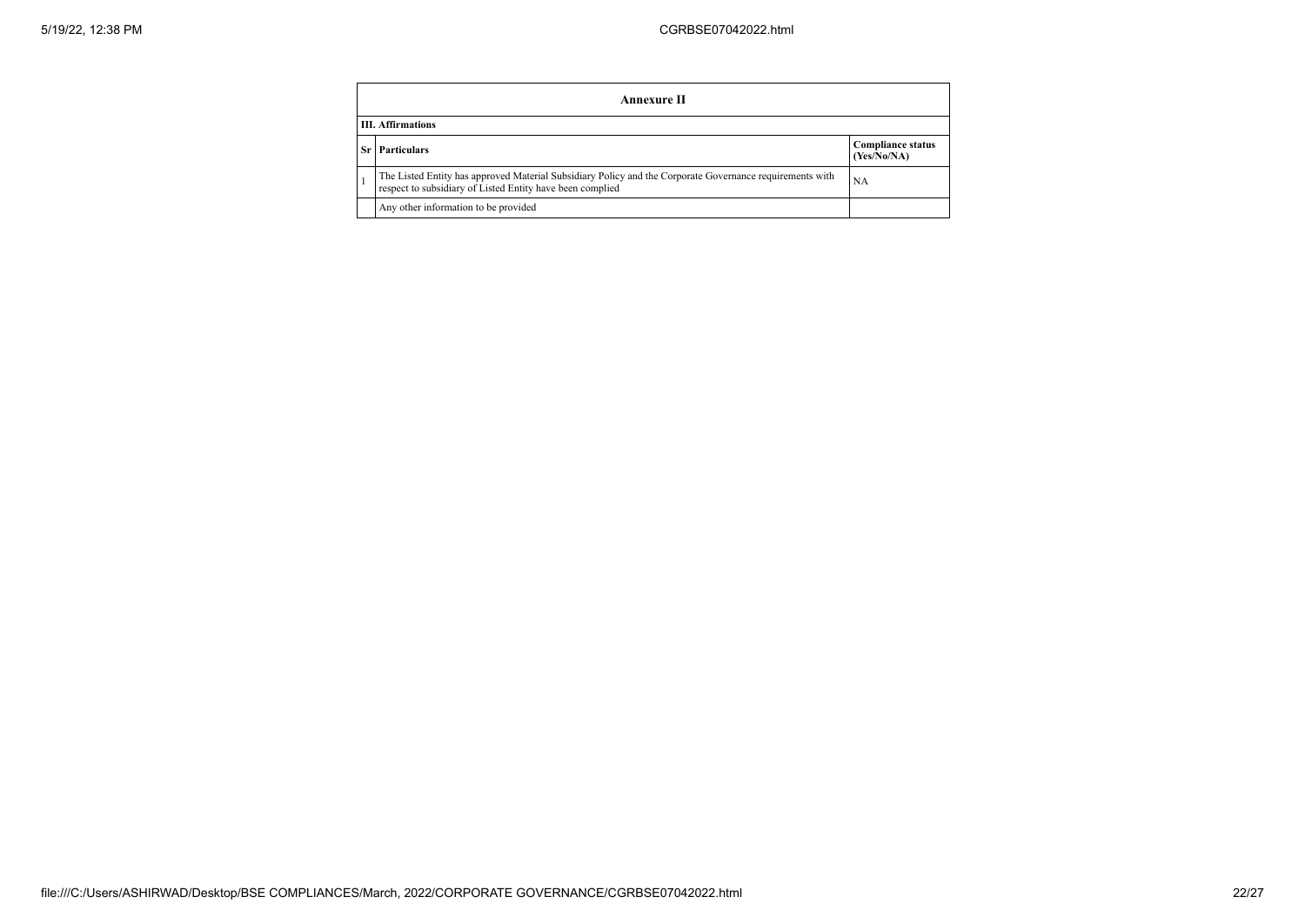| Annexure II |                   |                                          |
|-------------|-------------------|------------------------------------------|
|             | Name of signatory | ANAMIKA SINHA ROY                        |
|             | Designation       | Company Secretary and Compliance Officer |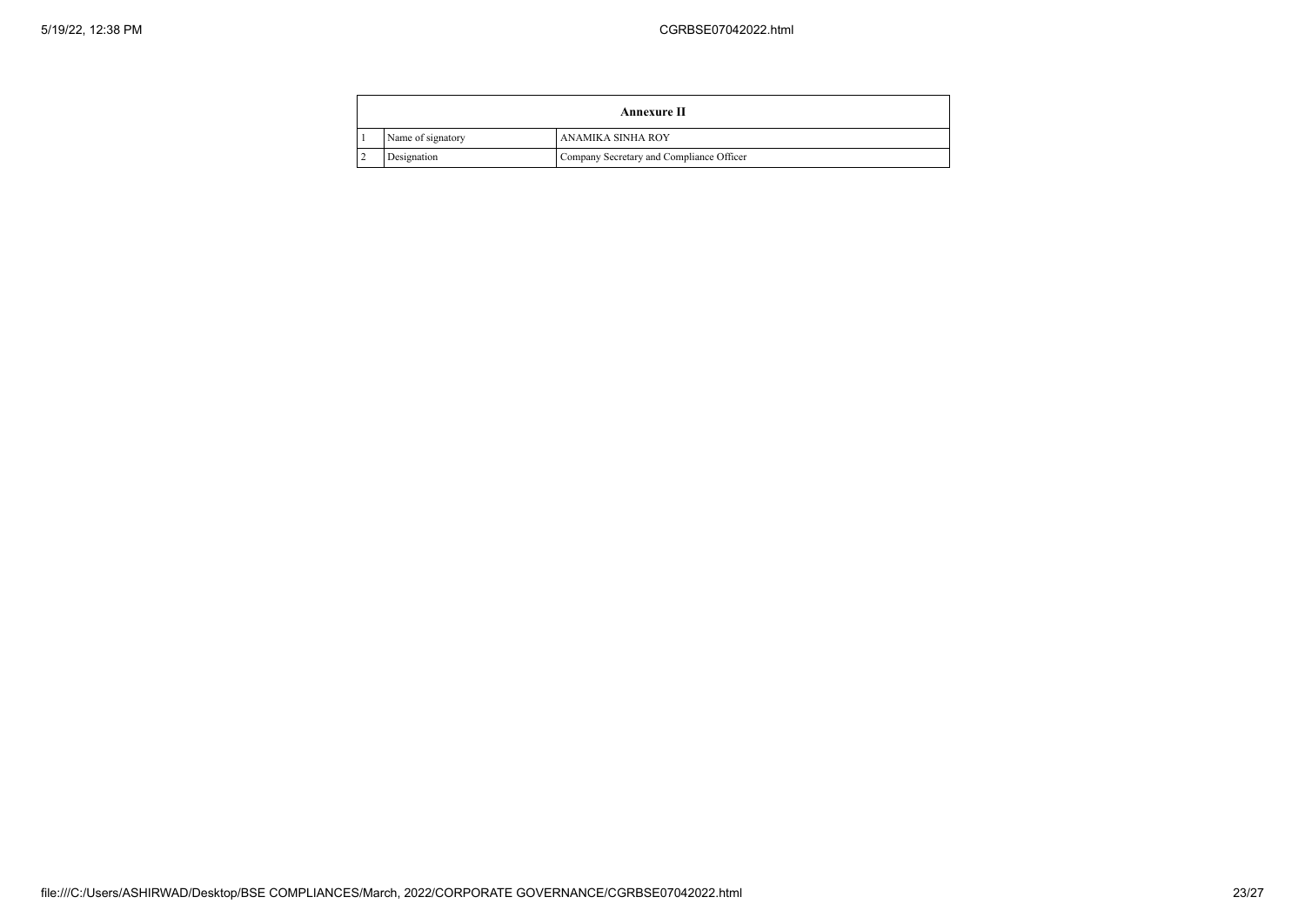| <b>Additional Half yearly Disclosure</b>                                                                                                                                                                                                                                                                                                                       |                                                                       |                                                            |                                                                                                 |  |
|----------------------------------------------------------------------------------------------------------------------------------------------------------------------------------------------------------------------------------------------------------------------------------------------------------------------------------------------------------------|-----------------------------------------------------------------------|------------------------------------------------------------|-------------------------------------------------------------------------------------------------|--|
| Applicability of disclosure                                                                                                                                                                                                                                                                                                                                    | Applicable                                                            |                                                            |                                                                                                 |  |
| Reason for Non Applicability                                                                                                                                                                                                                                                                                                                                   | Textual Information(1)                                                |                                                            |                                                                                                 |  |
| I. Disclosure of Loans/ guarantees/comfort letters /securities etc.refer note below                                                                                                                                                                                                                                                                            |                                                                       |                                                            |                                                                                                 |  |
| (A) Any loan or any other form of debt advanced by the listed entity directly or indirectly to                                                                                                                                                                                                                                                                 |                                                                       |                                                            |                                                                                                 |  |
| Entity                                                                                                                                                                                                                                                                                                                                                         | Aggregate amount advanced during six<br>months                        | Balance<br>outstanding<br>at the end of<br>six months      |                                                                                                 |  |
| Promoter or any other entity controlled by them                                                                                                                                                                                                                                                                                                                | $\overline{0}$                                                        | $\mathbf{0}$                                               |                                                                                                 |  |
| Promoter Group or any other entity controlled by them                                                                                                                                                                                                                                                                                                          | $\overline{0}$                                                        | $\overline{0}$                                             |                                                                                                 |  |
| Directors (including relatives) or any other entity controlled<br>by them                                                                                                                                                                                                                                                                                      | $\theta$                                                              | $\mathbf{0}$                                               |                                                                                                 |  |
| KMPs or any other entity controlled by them                                                                                                                                                                                                                                                                                                                    | $\theta$                                                              | $\theta$                                                   |                                                                                                 |  |
| indirectly, in connection with any loan(s) or any other form of debt availed By<br>Entity                                                                                                                                                                                                                                                                      | Type (guarantee, comfort letter etc.)                                 | Aggregate<br>amount of<br>issuance<br>during six<br>months | Balance<br>outstanding at the<br>end of six<br>months(taking into<br>account any<br>invocation) |  |
| Promoter or any other entity controlled by them                                                                                                                                                                                                                                                                                                                | $\overline{0}$                                                        | $\theta$                                                   | $\mathbf{0}$                                                                                    |  |
| Promoter Group or any other entity controlled by them                                                                                                                                                                                                                                                                                                          | $\mathbf{0}$                                                          | $\overline{0}$                                             | $\mathbf{0}$                                                                                    |  |
| Directors (including relatives) or any other entity controlled<br>by them                                                                                                                                                                                                                                                                                      | $\Omega$                                                              | $\Omega$                                                   | $\theta$                                                                                        |  |
| KMPs or any other entity controlled by them                                                                                                                                                                                                                                                                                                                    | $\theta$                                                              | $\theta$                                                   | $\theta$                                                                                        |  |
| (C) Any security provided by the listed entity directly or indirectly, in connection with any loan(s) or any<br>other form of debt availed by<br>Entity                                                                                                                                                                                                        | Aggregate<br>value of<br>security<br>provided<br>during six<br>months | Balance<br>outstanding at the<br>end of six months         |                                                                                                 |  |
| Promoter or any other entity controlled by them                                                                                                                                                                                                                                                                                                                | $\mathbf{0}$                                                          | $\mathbf{0}$                                               | $\mathbf{0}$                                                                                    |  |
| Promoter Group or any other entity controlled by them                                                                                                                                                                                                                                                                                                          | $\theta$                                                              | $\mathbf{0}$                                               | $\mathbf{0}$                                                                                    |  |
| Directors (including relatives) or any other entity controlled<br>by them                                                                                                                                                                                                                                                                                      | $\Omega$                                                              | $\overline{0}$                                             | $\mathbf{0}$                                                                                    |  |
| KMPs or any other entity controlled by them                                                                                                                                                                                                                                                                                                                    | $\overline{0}$                                                        | $\overline{0}$                                             | $\mathbf{0}$                                                                                    |  |
| Textual<br>(D) Additional Information<br>Information(2)                                                                                                                                                                                                                                                                                                        |                                                                       |                                                            |                                                                                                 |  |
| <b>II. Affirmations</b>                                                                                                                                                                                                                                                                                                                                        |                                                                       |                                                            |                                                                                                 |  |
| <b>Affirmations</b>                                                                                                                                                                                                                                                                                                                                            |                                                                       | Compliance<br><b>Status</b>                                | Company Remarks                                                                                 |  |
| All loans (or other form of debt), guarantees, comfort letters (by whatever name called) or securities in<br>Yes<br>Textual<br>connection with any loan(s) (or other form of debt) given directly or indirectly by the listed entity to<br>Information $(3)$<br>promoter(s), promoter group, director(s) (including their relatives), key managerial personnel |                                                                       |                                                            |                                                                                                 |  |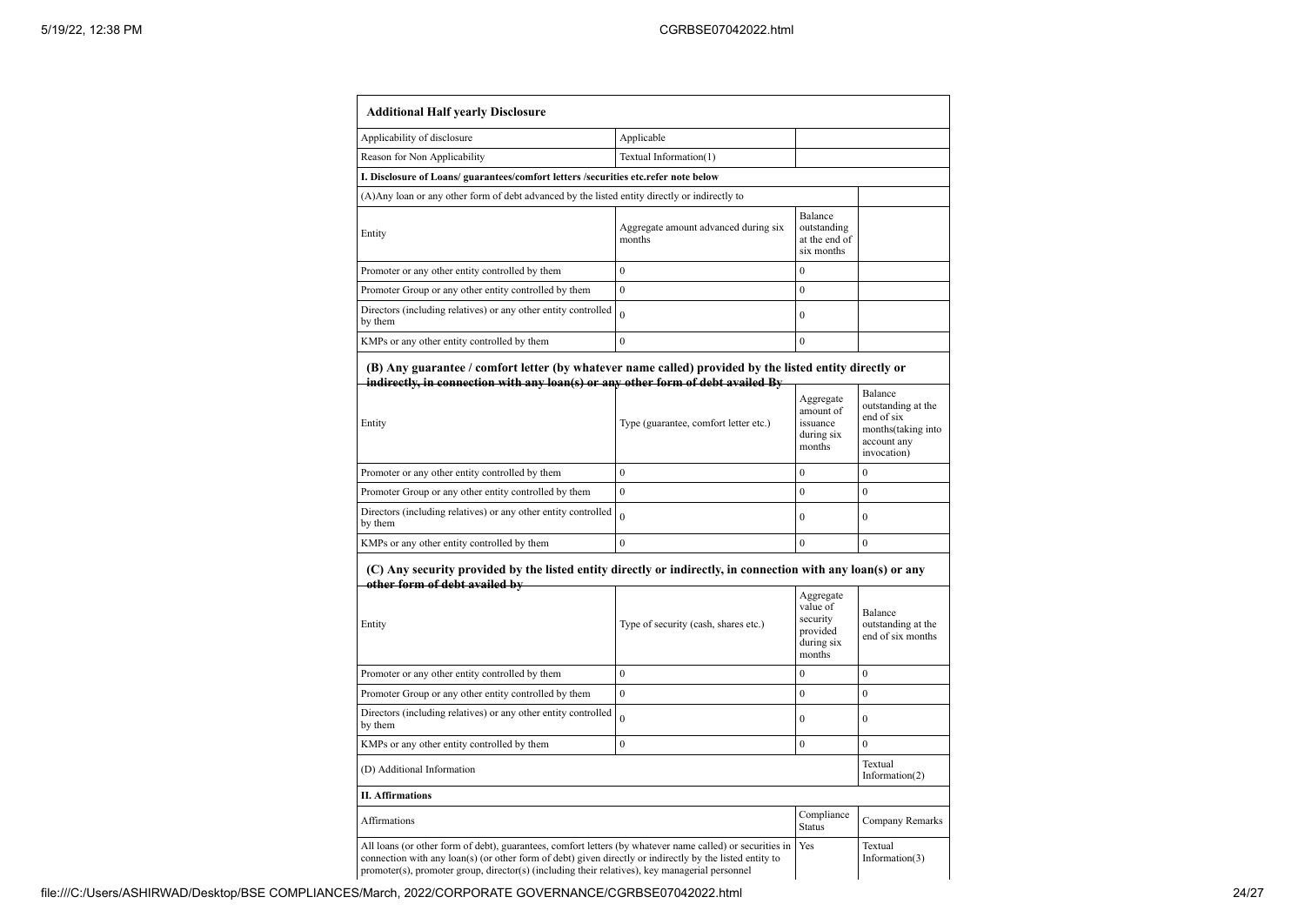## 5/19/22, 12:38 PM CGRBSE07042022.html

| (including their relatives) or any entity controlled by them are in the economic interest of the<br>company. |                            |  |
|--------------------------------------------------------------------------------------------------------------|----------------------------|--|
| Name                                                                                                         | CHANDRA PRAKASH SRIVASTAVA |  |
| Designation                                                                                                  | <b>CFO</b>                 |  |
| Place                                                                                                        | <b>KOLKATA</b>             |  |
| Date                                                                                                         | 11-04-2022                 |  |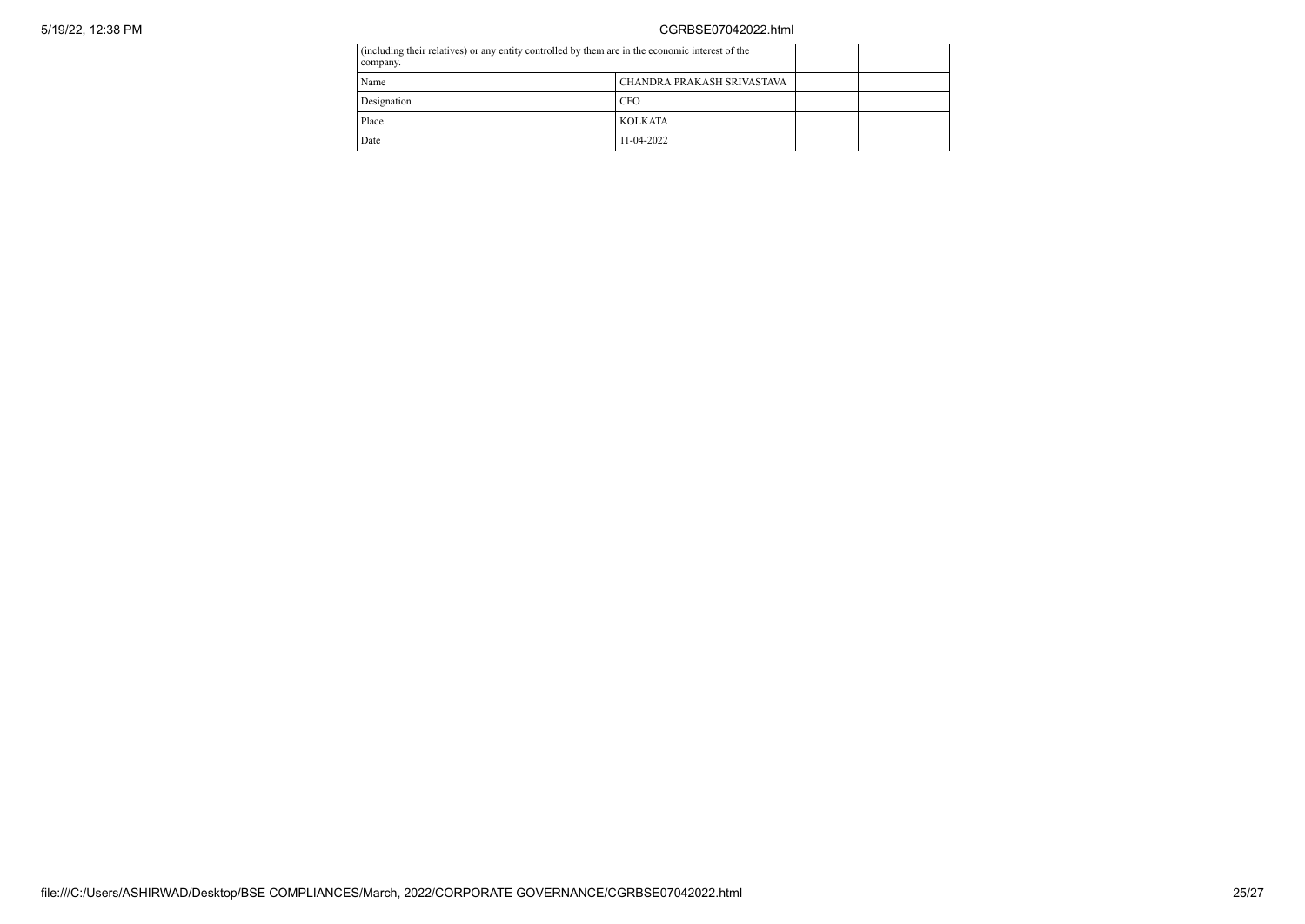| <b>Signatory Details</b> |                                          |  |
|--------------------------|------------------------------------------|--|
| Name of signatory        | ANAMIKA SINHA ROY                        |  |
| Designation of person    | Company Secretary and Compliance Officer |  |
| Place                    | <b>KOLKATA</b>                           |  |
| Date                     | 11-04-2022                               |  |